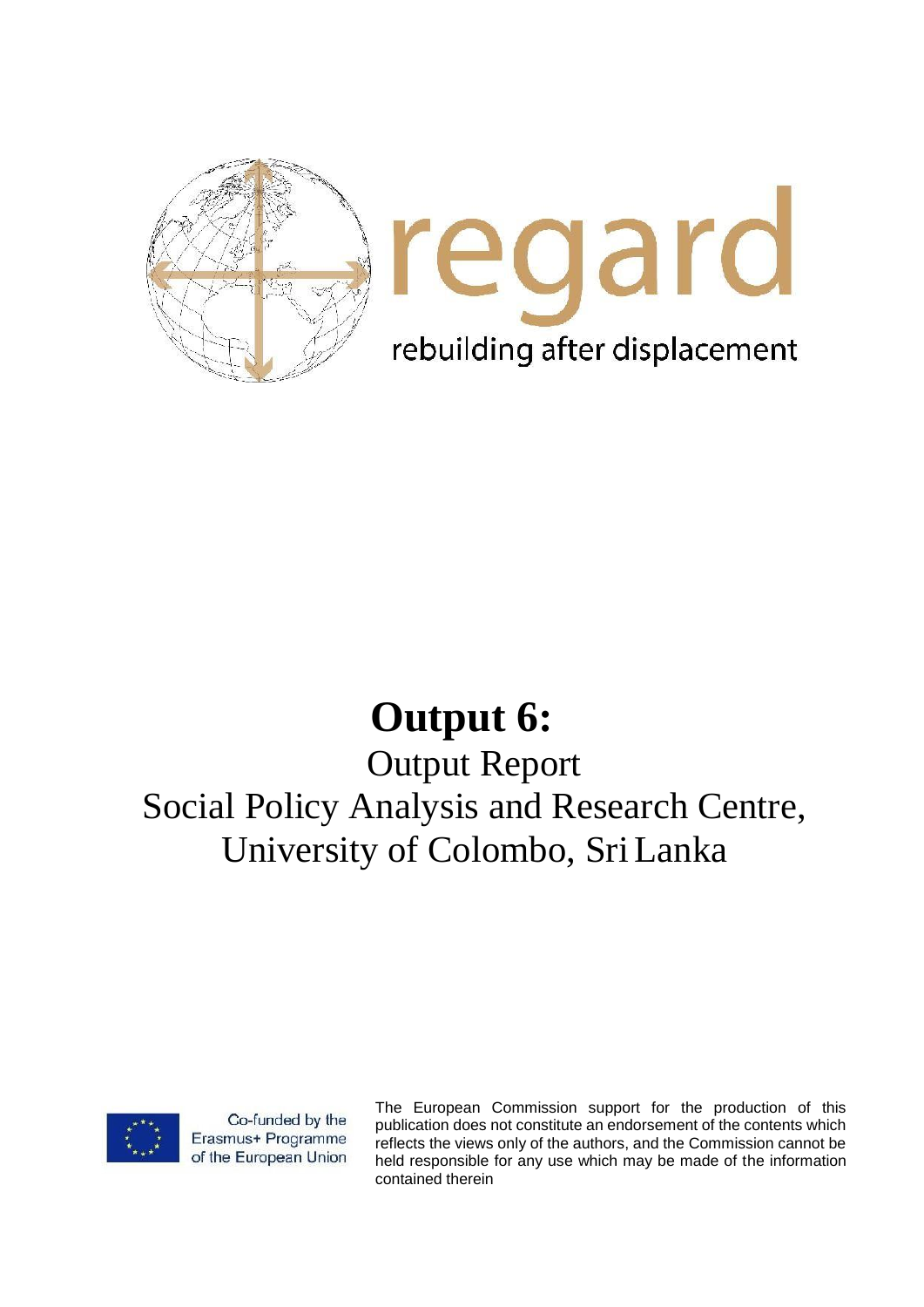



#### **Output 6**

# **Course Handbook and training materials (OERs) for the training course in catering the needs of the host and displaced communities**

Output Lead - Social Policy Analysis and Research Centre, University of Colombo

# **1. Introduction**

The Output 6 of the project was dedicated towards developing course handbooks and training materials for the modules developed under output 5. These courses were developed in catering the needs of the host and displaced communities. The design of the course handbook and training materials were interconnected with the competency framework for built environment professionals developed under Output 4 and the training modules developed under Output 5 thereby ensuring that the programme directly addresses needs of the host and displaced communities. The course handbook and training materials were developed by experienced researchers and managers from partner institutions, led by Social Policy Analysis and Research Centre (SPARC), University of Colombo. The process also involved consultation of relevant stakeholders to review the developed materials.

# **2. Methodology:**

The key highlight of this Output is its' interlink with the Output 4 and 5 of the project. First of all, the competency framework for built environment professionals developed under Output 4 provided the basis for the development of curricular of the training course. The following four training modules were identified based on the said competency framework.

#### **2.1 Courses:**

- I. Course 1 In relation to Foundational Competencies Course title - Introduction to Mass Displacement (Led by Lund University, Sweden)
- II. Course 2 In relation to (Built Environment) Industry-wide Competencies Course title - Mass Displacement and the Built Environment (Led by University of

Colombo, Sri Lanka)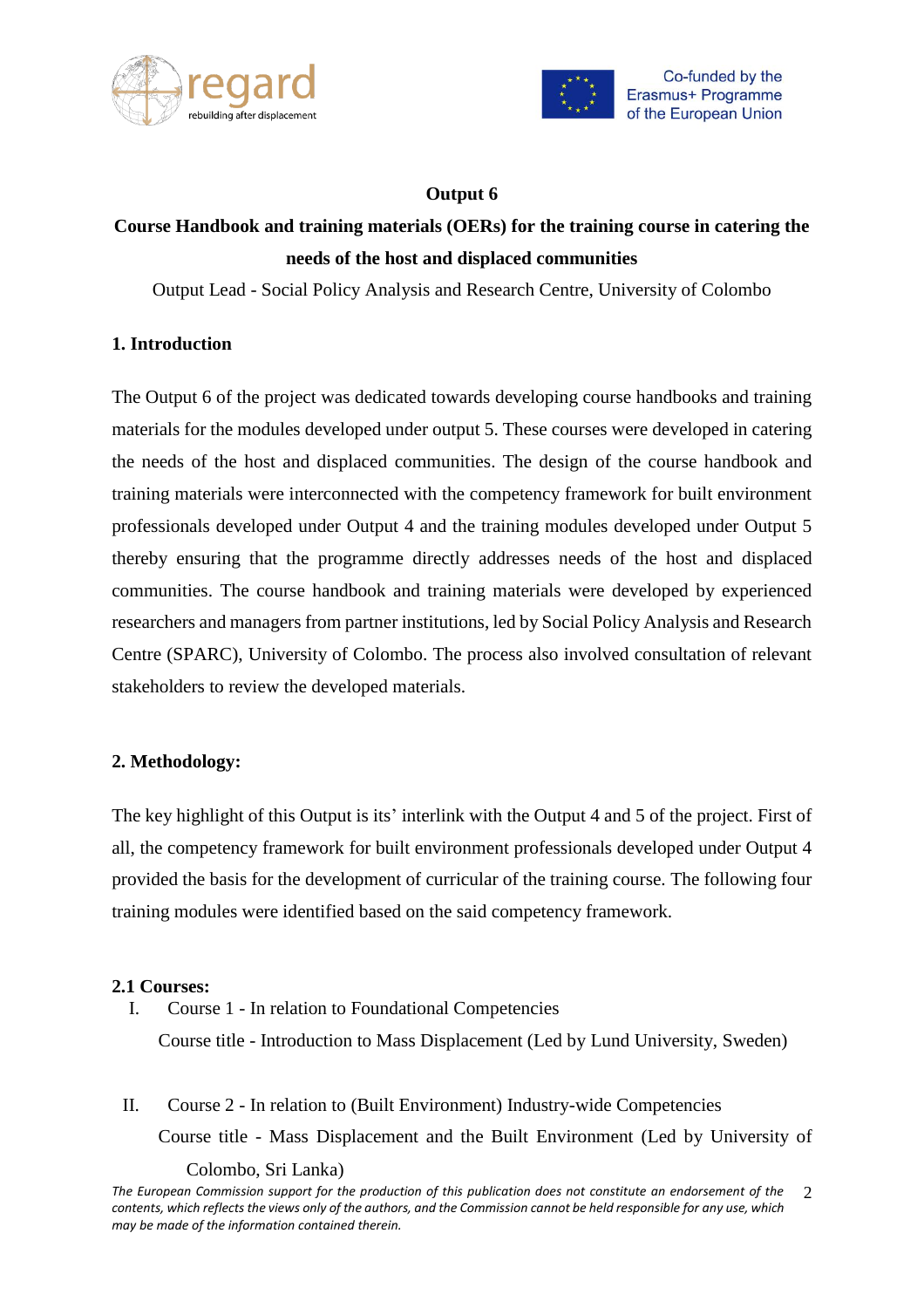



- III. Course 3a In relation to Occupational Competencies Planning and Design Course title - Planning and Design for Mass Displacement (Led by University of Huddersfield, UK)
- IV. Course 3b In relation to Occupational Competencies Construction and Facilities Management

Course title - Construction and Facilities Management for Mass Displacement (Led by University of Central Lancashire, UK and Tallinn University, Estonia)

Under Output 5, the knowledge hub was developed to implement the above modules to be presented as a Massive Open Online Course (MOOC) where the pace of learning is determined by the students themselves according to their own possibilities and preferences.

As the leading partner of the Output 6, SPARC, University of Colombo developed the course handbook template (Annexure 1) and the online teaching materials guideline template (Annexure 2 and Annexure 3). The course handbook template was developed in such a manner where the students get an in-depth knowledge on the lessons included in each module. The handbook presents the basic outline of the course outline (intended leaning outcomes, course objectives and lesson content), the lesson notes, details on the module trainers, recommended readings and the online teaching strategy.

First, we informed all the partners about the Google drive folder which they can upload their course handbook and course materials via email by September, 2021. In this Google drive there were two separate folders for upload the course handbook and course materials. All the partners were informed to upload their materials by end of the December, 2021. Eventually, all the partners uploaded their developed course handbook to the separate Google folder and then to the Knowledge Hub by end of the January, 2022.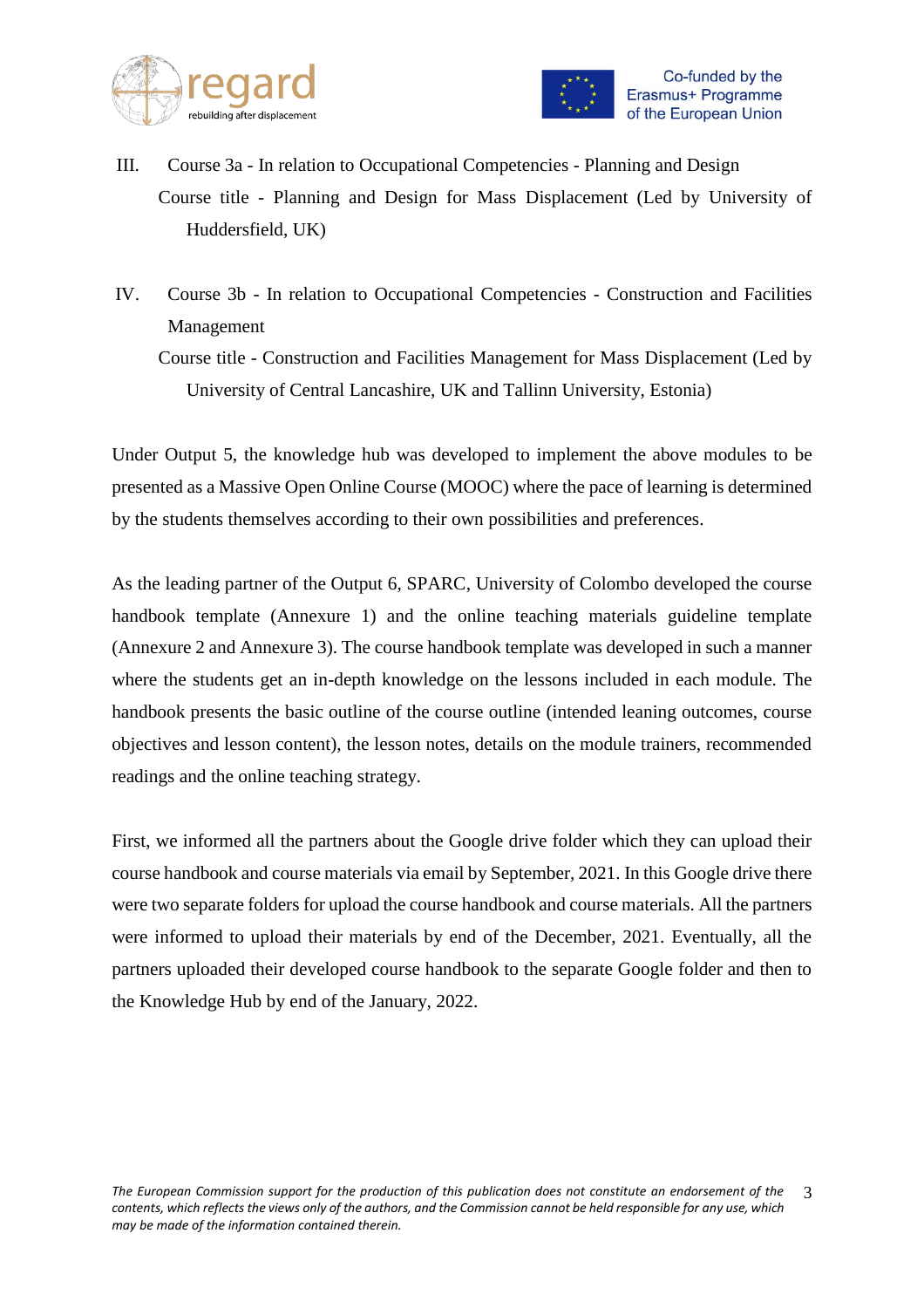



## **2.2. The structure of the handbook – Annexure 1**

The course handbook includes with two main sections namely as introduction to the course and online teaching materials. In the introduction to the course section, the most important themes such as course title, level, and number of credits, duration, study hours, lead university, objectives, key learning outcomes, course content and trainers were discussed. The other hand, in the online teaching materials section covered online teaching materials and online teaching strategy.

#### **2.3. Course material development – Annexure 2 and Annexure 3**

In terms of the material development, the partners were given the freedom to develop their content in PPT formats and they were also given the opportunity to records the PPTs. Further, they were asked to submit recommended/essential readings in PDF formats. Further, case studies were used to illustrate practical examples of good practices and to highlight the potential benefits.

In addition, project partners used quizzes (MCQs) and short essays as continues assessments of their courses. When developing the course handbook and also the course materials all the partners were informed to have the branding of REGARD and ERASMUS + logos. After developed all course materials first, every project partner uploaded their course materials to a separate Google folder and then to the Knowledge Hub.

#### **2.4. Course structure**

Each course has approximately 10 hours which includes 8 study hours and 2 hours for assessments. These courses offered as Continuous Professional Development (CPD) courses. The above mentioned four courses which identified by output 4, 5 and led to output 6 interconnected and successful completion of all the courses get vast knowledge of displacement context and the concept of built environment.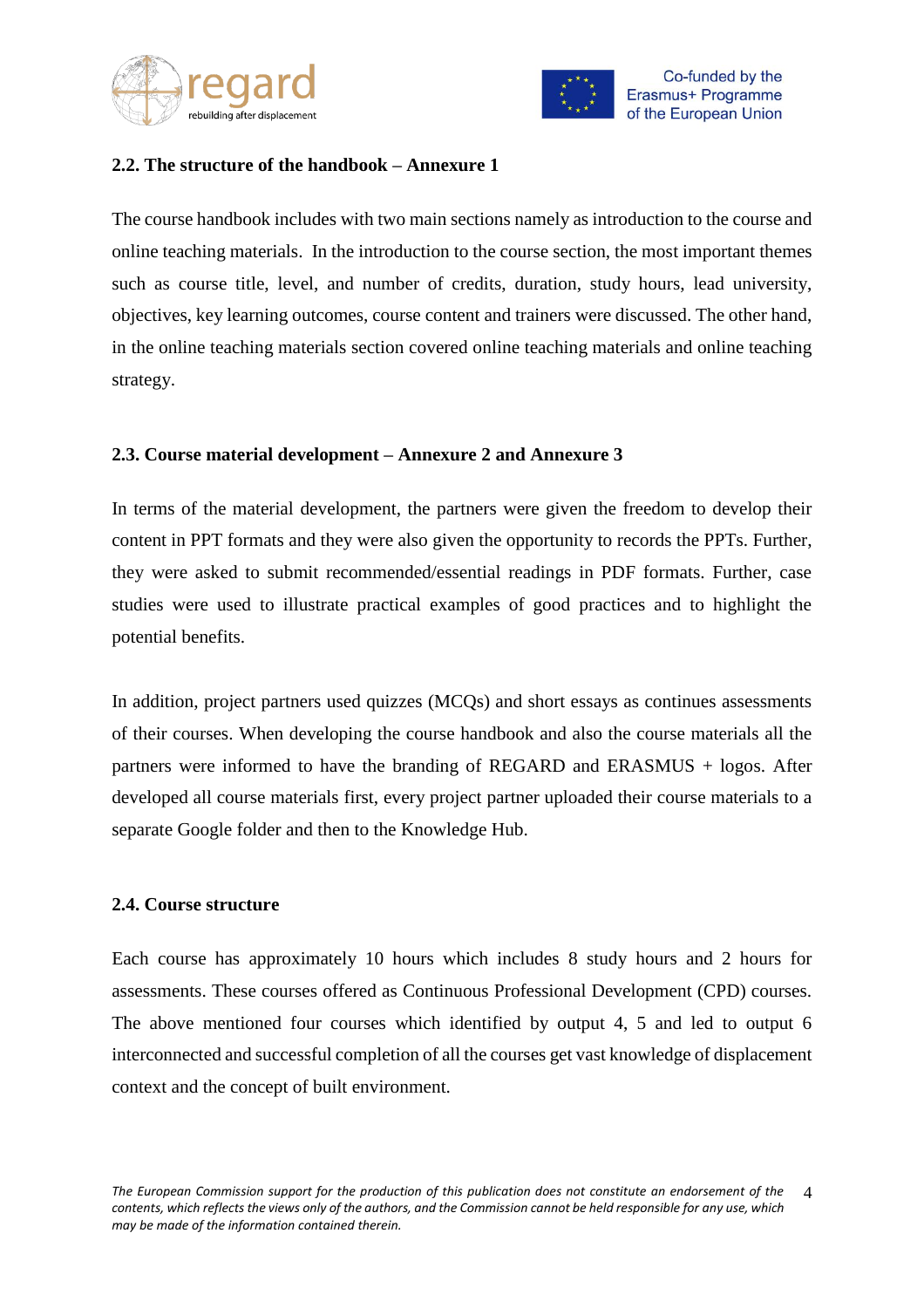



# **3. Outcome**

Outcomes of this Output consists of the course handbook and course materials related to the respective courses developed by the research partners. Eventually, the contents have been uploaded to the virtual learning platform titled " Knowledge Hub" as the main outcome of the output 6 of the REGARD project.

The main outcome of the output 6 can be summarized as follows: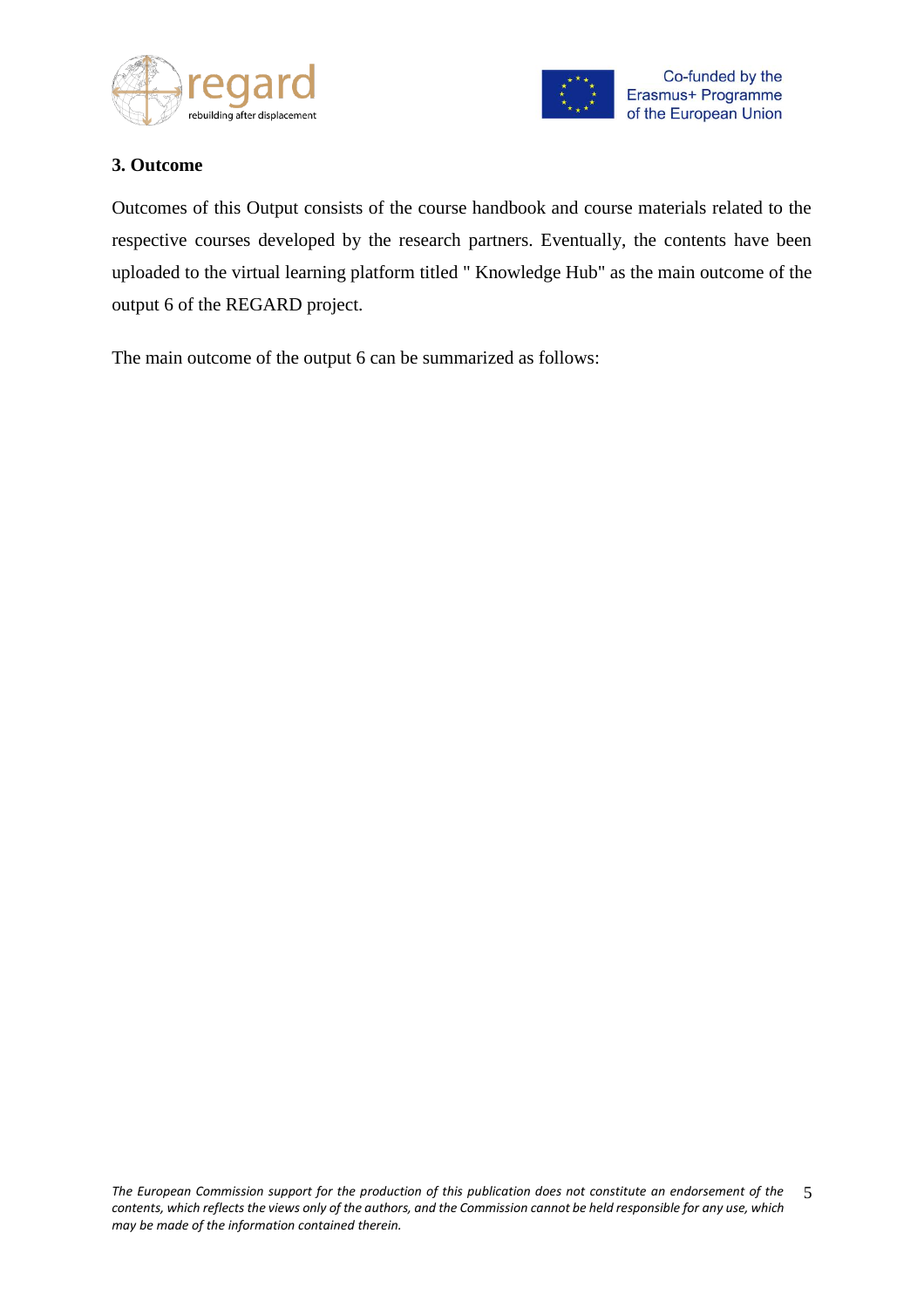



Co-funded by the<br>Erasmus+ Programme<br>of the European Union

*The European Commission support for the production of this publication does not constitute an endorsement of the contents, which reflects the views only of the authors, and the Commission cannot be held responsible for any use, which may be made of the information contained therein.* 6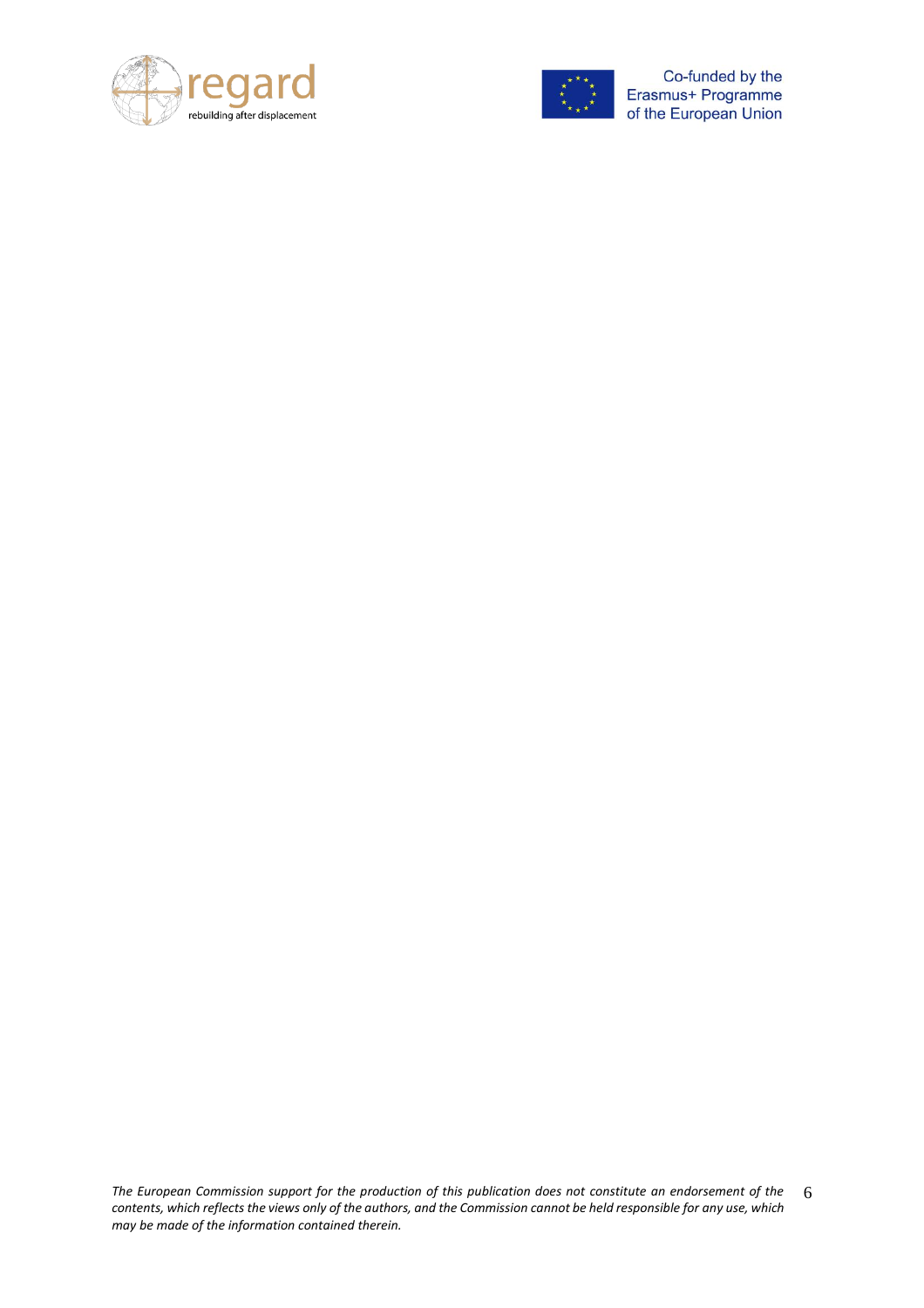



| <b>Course</b>                    | <b>Title</b>                | Led by             | <b>Materials developed</b>  | <b>Google Drive</b>   | <b>Knowledge Hub link</b>                |
|----------------------------------|-----------------------------|--------------------|-----------------------------|-----------------------|------------------------------------------|
|                                  |                             |                    |                             | Link                  |                                          |
| Course 1 - In relation to        | <b>Introduction to Mass</b> | Lund University,   | Course handbook, lecture    | https://drive.googl   | http://www.disaster-                     |
| <b>Foundational Competencies</b> | Displacement                | Sweden             | slides                      | e.com/drive/folder    | resilience.net/knowledgeh                |
|                                  |                             |                    |                             | s/1f5eA4awEg1Qn       | $ub/course/view.php?id=35$               |
|                                  |                             |                    |                             | y8S_uGc0rvCTXL        |                                          |
|                                  |                             |                    |                             | e38dRi?usp=shari      |                                          |
|                                  |                             |                    |                             | $\mathbf{ng}$         |                                          |
| Course 2 - In relation to        | <b>Mass Displacement</b>    | University of      | Course handbook, lecture    | https://drive.google. | http://www.disaster-                     |
| (Built Environment)              | and the Built               | Colombo, Sri Lanka | slides, lecture recordings, | com/drive/folders/10  | resilience.net/knowledgehub              |
| Industry-wide                    | Environment                 |                    | case study drive            | knbilXDy4tR3lR1Y      | $\frac{\text{/course/view.php?id=36}}{}$ |
| Competencies                     |                             |                    |                             | CxwkffDZH2De185       |                                          |
|                                  |                             |                    |                             | $?$ usp=sharing       |                                          |
| Course 3a - In relation to       | Planning and Design         | University of      | Course handbook, lecture    | https://drive.googl   | http://www.disaster-                     |
| <b>Occupational Competencies</b> | for Mass                    | Huddersfield, UK   | slides                      | e.com/drive/folder    | resilience.net/knowledgeh                |
| - Planning and Design            | Displacement                |                    |                             | $s/1Q$ -              | $ub/course/view.php$ ?id=37              |
|                                  |                             |                    |                             | 15oMq1Qdedo5qds       |                                          |
|                                  |                             |                    |                             | tF8XymfhQ5S9p         |                                          |
|                                  |                             |                    |                             | $T$ ?usp=sharing      |                                          |

*The European Commission support for the production of this publication does not constitute an endorsement of the contents, which reflects the views only of the authors, and the*  7 *Commission cannot be held responsible for any use, which may be made of the information contained therein.*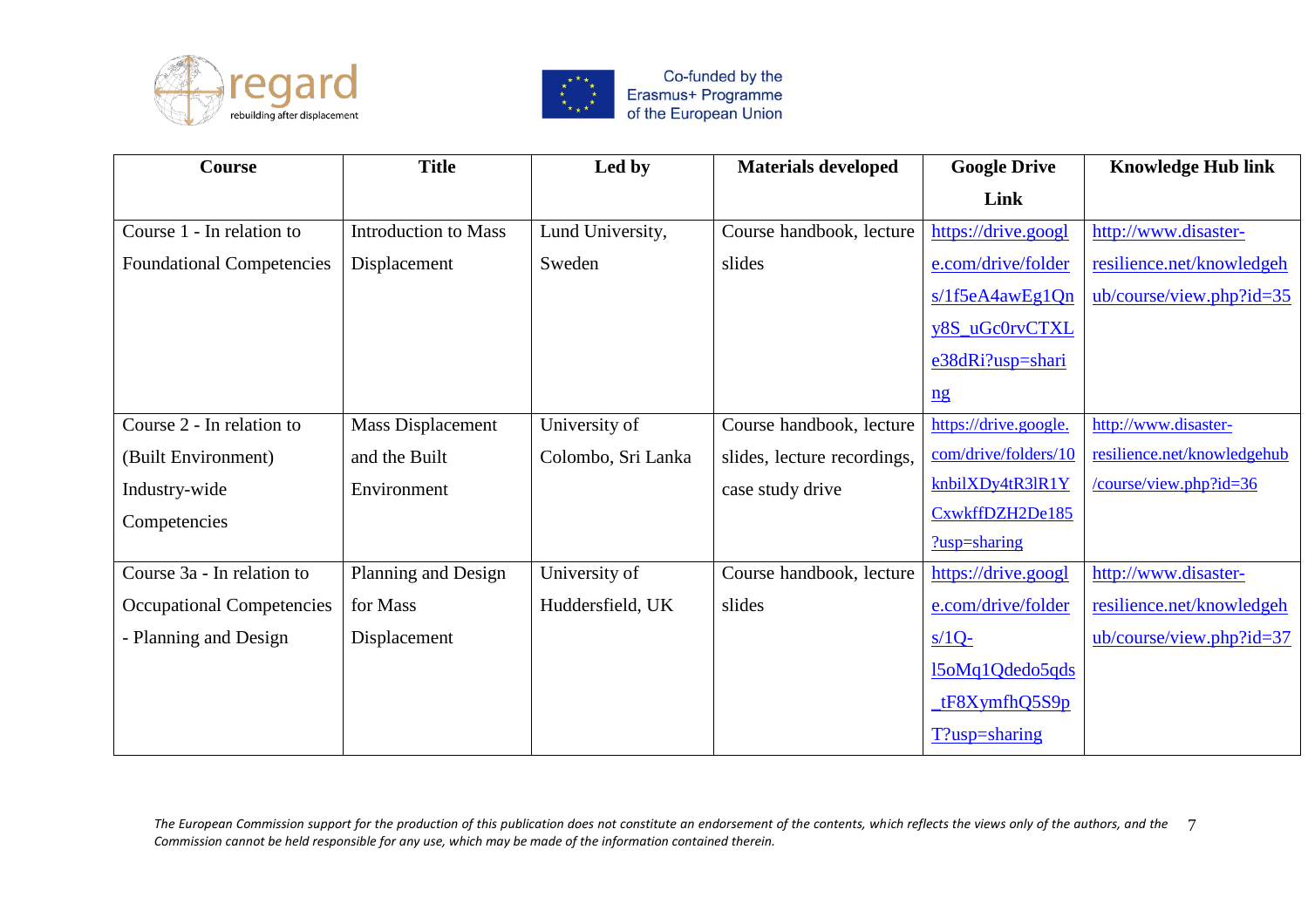| <b>A regard</b> |                                  |                              | $x^*$<br>Erasmus+ Programme | Co-funded by the                                                                     |                      |                            |
|-----------------|----------------------------------|------------------------------|-----------------------------|--------------------------------------------------------------------------------------|----------------------|----------------------------|
|                 | Course 3b- In relation to        | "Construction and            |                             | University of the European Union<br>University of Central   Course handbook, lecture | https://drive.googl  | http://www.disaster-       |
|                 | <b>Occupational Competencies</b> | <b>Facilities Management</b> | Lancashire, UK and          | slides, lecture recordings                                                           | e.com/drive/folder   | resilience.net/knowledgeh  |
|                 | - Construction and Facilities    | for Mass                     | Tallinn University,         |                                                                                      | $s/1$ WKsb $4sXz$ l- | $ub/course/view.php?id=38$ |
|                 | Management                       | Displacement                 | Estonia                     |                                                                                      | waHmShEUUklZ         |                            |
|                 |                                  |                              |                             |                                                                                      | M408bombFf?usp       |                            |
|                 |                                  |                              |                             |                                                                                      | $=$ sharing          |                            |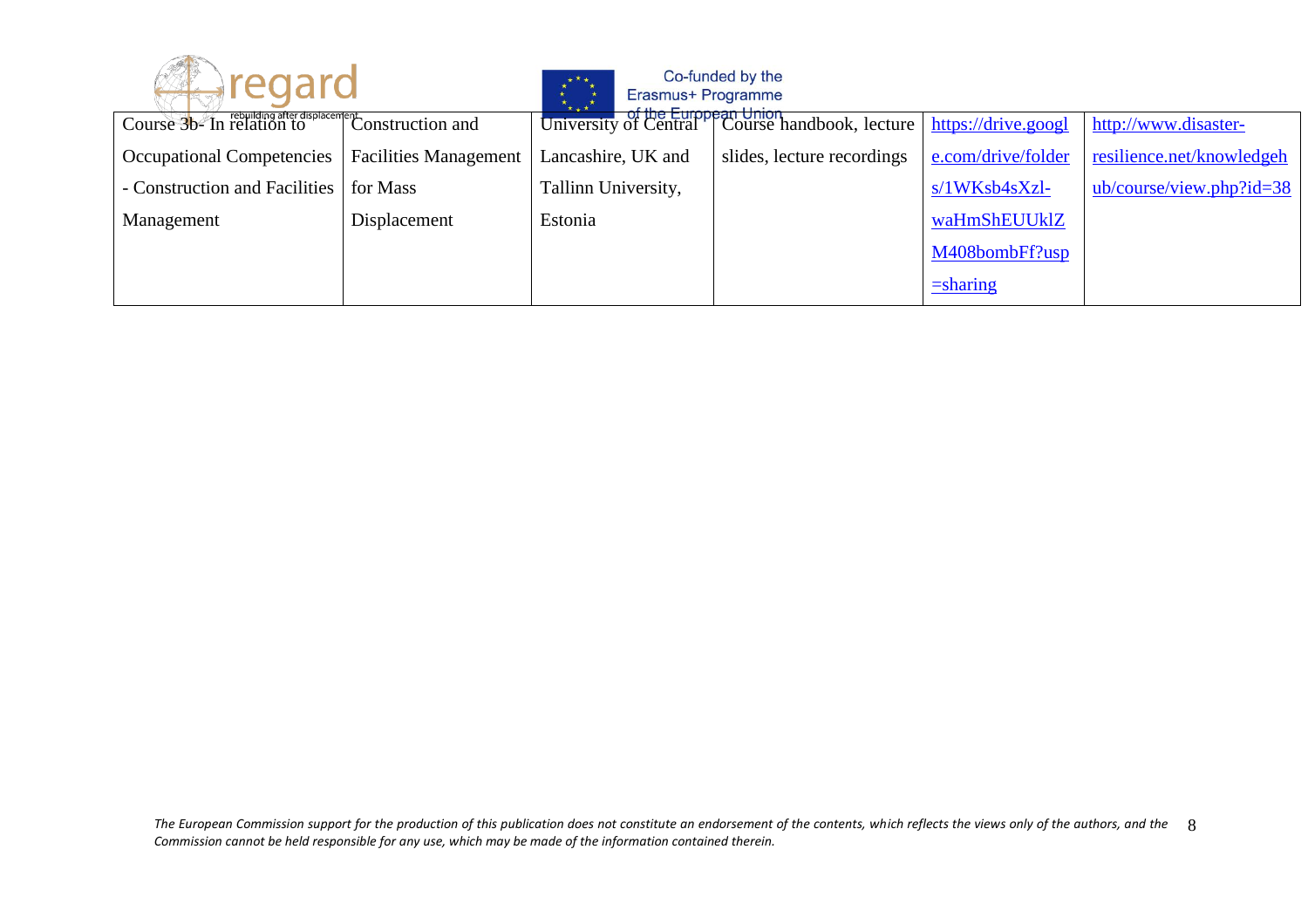



# **Introduction to Mass Displacement**

| > Home > Courses > REGARD: REbuildinG AfteR Displacement > REGARD-01 |                  |                  |  |  |  |  |
|----------------------------------------------------------------------|------------------|------------------|--|--|--|--|
| <b>Course content</b>                                                | Tab <sub>2</sub> | Tab <sub>1</sub> |  |  |  |  |
| <b>Course modules</b>                                                |                  |                  |  |  |  |  |
| Module 1: An Introduction to Human Movement                          |                  |                  |  |  |  |  |
| Module 2: Moving on with Movement<br>$\bigcirc$                      |                  |                  |  |  |  |  |
| Module 3: The Context of Mass Displacement                           |                  |                  |  |  |  |  |
| Module 4: Societal Challenges and Guidance for Integration           |                  |                  |  |  |  |  |

#### **Figure 1: Knowledge hub interface of the Module 1**

*The European Commission support for the production of this publication does not constitute an endorsement of the contents, which reflects the views only of the authors, and the*  9 *Commission cannot be held responsible for any use, which may be made of the information contained therein.*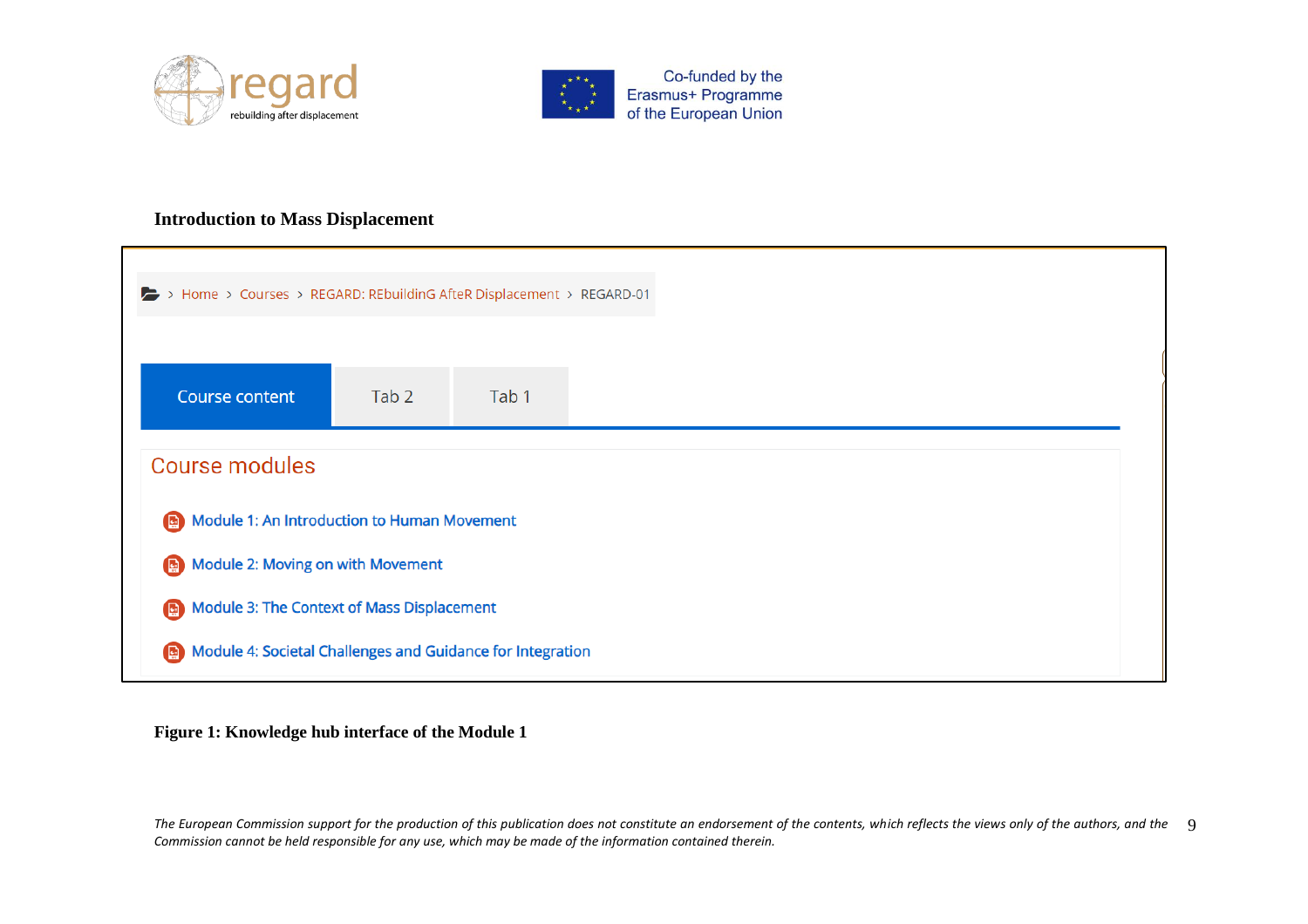



### **Mass Displacement and the Built Environment**

| > Home > Courses > REGARD: REbuildinG AfteR Displacement > REGARD-02                                                                                                                                                                                            |                  |                  |  |  |  |  |
|-----------------------------------------------------------------------------------------------------------------------------------------------------------------------------------------------------------------------------------------------------------------|------------------|------------------|--|--|--|--|
|                                                                                                                                                                                                                                                                 |                  |                  |  |  |  |  |
| Course content                                                                                                                                                                                                                                                  | Tab <sub>2</sub> | Tab <sub>1</sub> |  |  |  |  |
| Introduction                                                                                                                                                                                                                                                    |                  |                  |  |  |  |  |
| Dear All,                                                                                                                                                                                                                                                       |                  |                  |  |  |  |  |
| Welcome to the 2nd module! In this module you will get the insights of 'Mass Displacement and Built Environment'. Every lesson has its own PowerPoint<br>presentation and a recording. However, please refer to the course handbook for a detailed explanation. |                  |                  |  |  |  |  |
|                                                                                                                                                                                                                                                                 |                  |                  |  |  |  |  |
| Thank you.                                                                                                                                                                                                                                                      |                  |                  |  |  |  |  |
| Prof. Nishara Fernando                                                                                                                                                                                                                                          |                  |                  |  |  |  |  |
| <b>Announcements</b>                                                                                                                                                                                                                                            |                  |                  |  |  |  |  |
| <b>Module 2 - Course Handbook</b><br>Ð                                                                                                                                                                                                                          |                  |                  |  |  |  |  |
| This explains every lesson in detail. Please use this as your basic study material.                                                                                                                                                                             |                  |                  |  |  |  |  |
| <b>Case Studies</b>                                                                                                                                                                                                                                             |                  |                  |  |  |  |  |

#### **Figure 2: Knowledge hub interface of the Module 2**

The European Commission support for the production of this publication does not constitute an endorsement of the contents, which reflects the views only of the authors, and the  $\,10$ *Commission cannot be held responsible for any use, which may be made of the information contained therein.*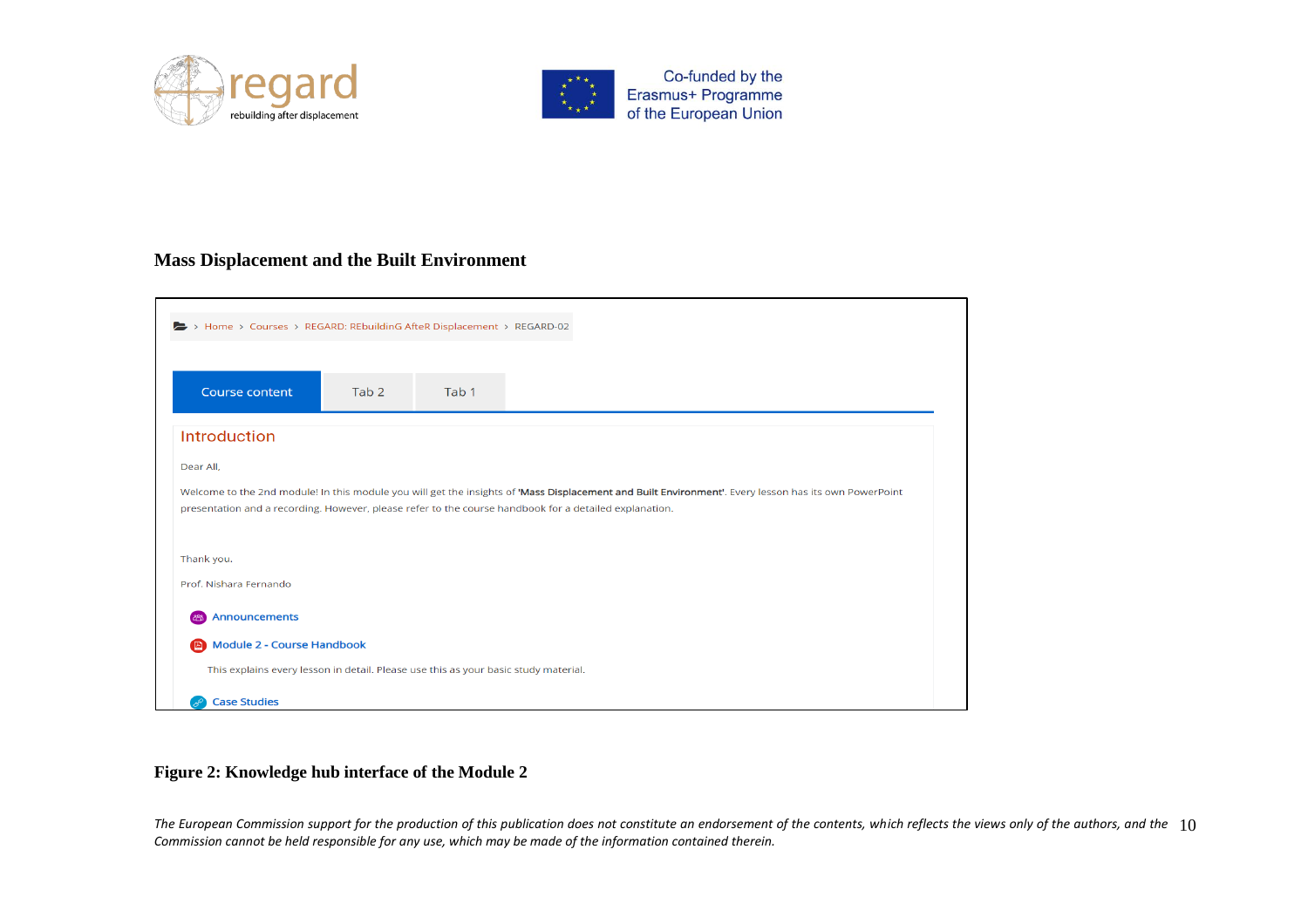



| <b>Case Studies</b><br>We have recommended case studies for each lesson. Please use this link to get access to each lesson's case studies. |  |
|--------------------------------------------------------------------------------------------------------------------------------------------|--|
| 01 - Introduction to concepts                                                                                                              |  |
| <b>Lecture Slide</b><br>œ.                                                                                                                 |  |
| <b>Lecture Recording</b>                                                                                                                   |  |
| 02 - Mass displacement and the Built Environment                                                                                           |  |
| <b>Lecture Slides</b><br>G                                                                                                                 |  |
| <b>Lecture Recording</b>                                                                                                                   |  |
| 03 - Governance in Built Environment in relation to mass displacement                                                                      |  |
| <b>Lecture Slides</b><br>(e)                                                                                                               |  |
| <b>Lecture Recording</b>                                                                                                                   |  |
| 04 - Cross-cutting issues for Built Environment interventions                                                                              |  |
| <b>Lecture Slides</b><br>(e)                                                                                                               |  |
|                                                                                                                                            |  |

#### **Figure 3: Knowledge hub interface of the Module 2**

*The European Commission support for the production of this publication does not constitute an endorsement of the contents, which reflects the views only of the authors, and the*  11 *Commission cannot be held responsible for any use, which may be made of the information contained therein.*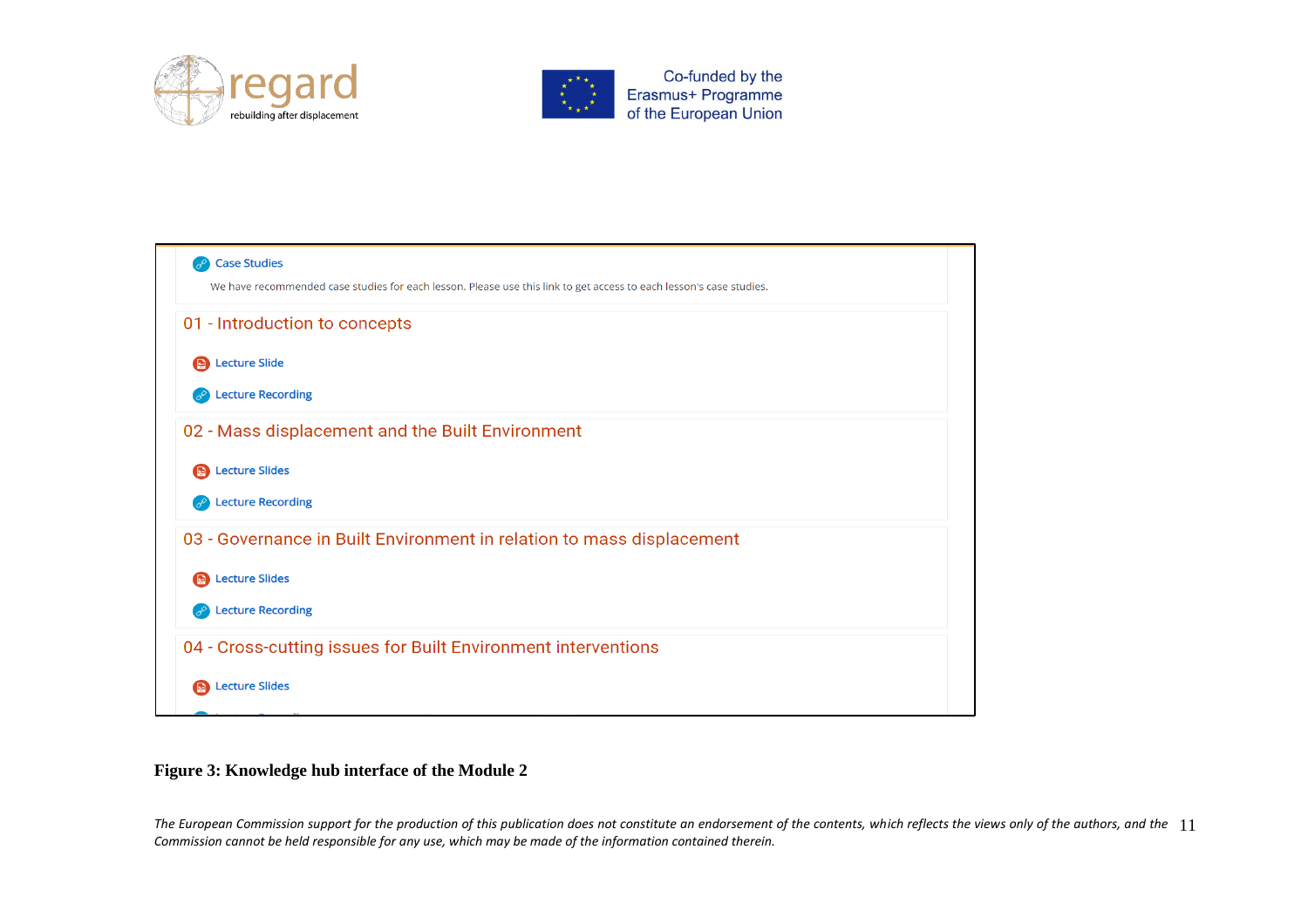



| Course content                                        | Tab <sub>2</sub> | Tab <sub>1</sub> |                                                                                                                                                           |  |  |  |
|-------------------------------------------------------|------------------|------------------|-----------------------------------------------------------------------------------------------------------------------------------------------------------|--|--|--|
| <b>Introduction</b>                                   |                  |                  |                                                                                                                                                           |  |  |  |
| Dear All,                                             |                  |                  |                                                                                                                                                           |  |  |  |
| you.                                                  |                  |                  | Welcome to the third module where you get to learn on 'Planning and Design for Mass Displacement'. We hope this will be an interesting journey for all of |  |  |  |
| All the best!                                         |                  |                  |                                                                                                                                                           |  |  |  |
| Announcements<br>' డిని                               |                  |                  |                                                                                                                                                           |  |  |  |
| <b>Course Handbook</b><br>$\bigcirc$                  |                  |                  |                                                                                                                                                           |  |  |  |
|                                                       |                  |                  | Please find the course handbook attached. Please use this as the basic study material throughout the course.                                              |  |  |  |
|                                                       |                  |                  | 01 - How planning and design can alleviate mass displacement challenges                                                                                   |  |  |  |
|                                                       |                  |                  |                                                                                                                                                           |  |  |  |
| 1.1 Challenges to host Cities and Urban systems<br>(目 |                  |                  |                                                                                                                                                           |  |  |  |
| 1.2 Infrastructure and Service Provision<br>G         |                  |                  |                                                                                                                                                           |  |  |  |
| <b>B.</b> 1.3 City planning and Pernances             |                  |                  |                                                                                                                                                           |  |  |  |

**Figure 4: Knowledge hub interface of the Module 3a**

The European Commission support for the production of this publication does not constitute an endorsement of the contents, which reflects the views only of the authors, and the  $\,$  1 $2$ *Commission cannot be held responsible for any use, which may be made of the information contained therein.*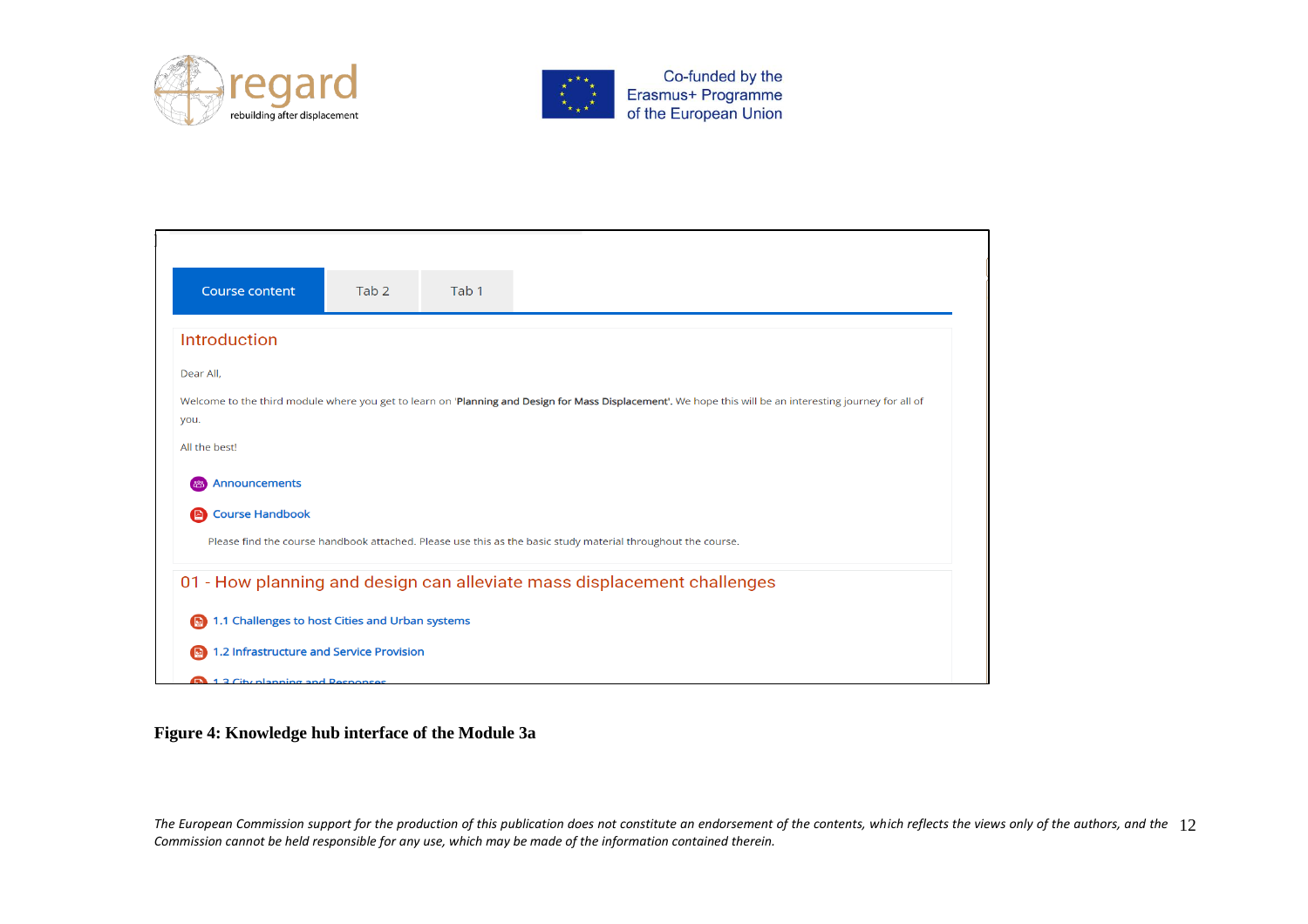





#### **Figure 5: Knowledge hub interface of the Module 3a**

*The European Commission support for the production of this publication does not constitute an endorsement of the contents, which reflects the views only of the authors, and the*  13 *Commission cannot be held responsible for any use, which may be made of the information contained therein.*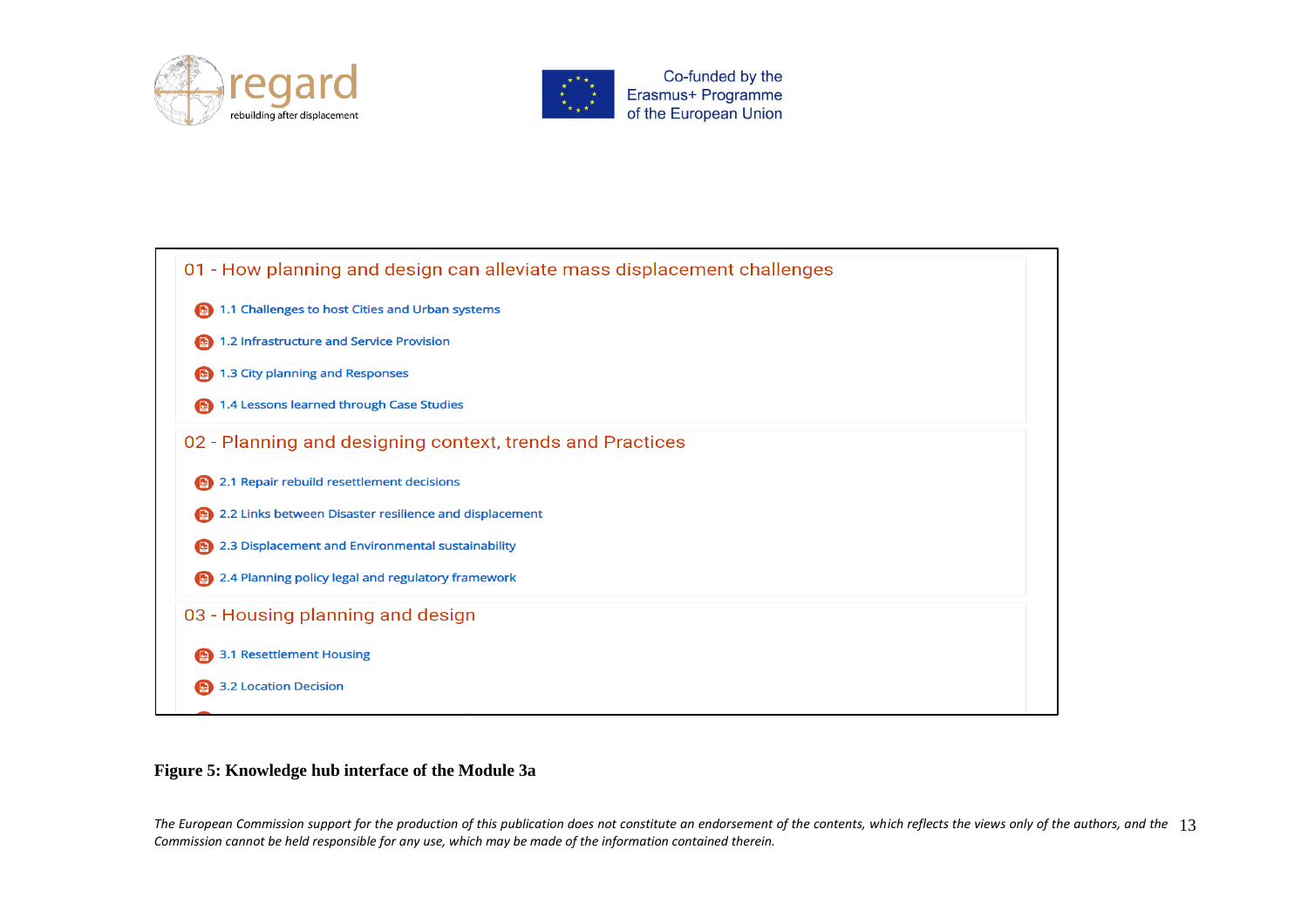



#### **Course 3b- In relation to Occupational Competencies - Construction and Facilities Management**

| > Home > Courses > REGARD: REbuildinG AfteR Displacement > REGARD-04                                  |                  |                  |  |  |  |
|-------------------------------------------------------------------------------------------------------|------------------|------------------|--|--|--|
| Course content                                                                                        | Tab <sub>2</sub> | Tab <sub>1</sub> |  |  |  |
| <b>Introduction</b>                                                                                   |                  |                  |  |  |  |
| Announcements<br>(දිපී                                                                                |                  |                  |  |  |  |
| 01 - How construction and facilities management can alleviate mass displacement challenges            |                  |                  |  |  |  |
| Lesson 1 - Audio Synopsis<br>$\blacksquare$                                                           |                  |                  |  |  |  |
| 02 - The organisation and management of construction and maintenance in mass<br>displacement contexts |                  |                  |  |  |  |
| <b>Lesson 2 - Audio Synopsis</b><br>$\left( \begin{array}{c} \bullet \\ \bullet \end{array} \right)$  |                  |                  |  |  |  |
| 03 - Housing construction and maintenance                                                             |                  |                  |  |  |  |

#### **Figure 6: Knowledge hub interface of the Module 3b**

*The European Commission support for the production of this publication does not constitute an endorsement of the contents, which reflects the views only of the authors, and the*  14 *Commission cannot be held responsible for any use, which may be made of the information contained therein.*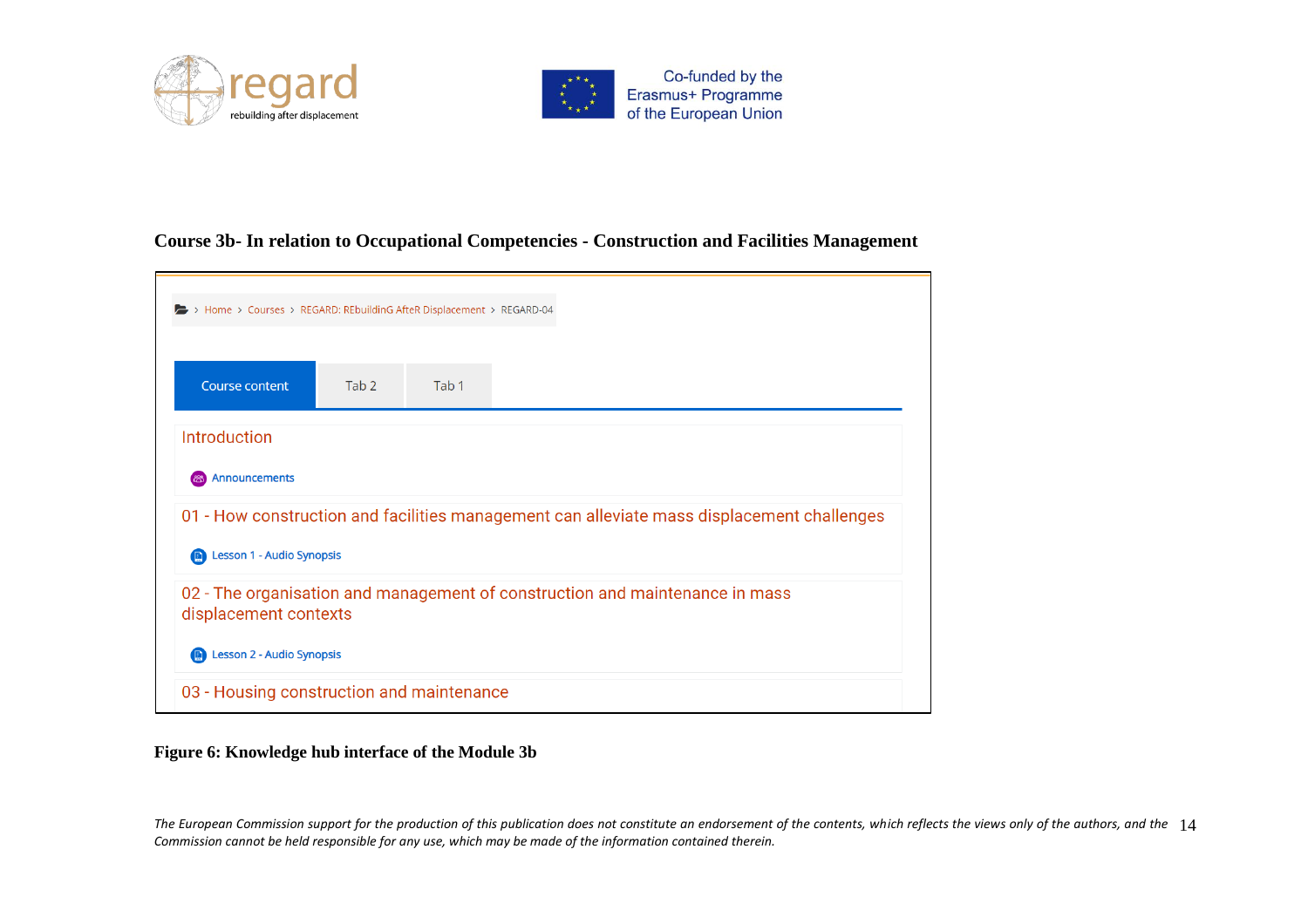



|                                                                  | 03 - Housing construction and maintenance                                             |
|------------------------------------------------------------------|---------------------------------------------------------------------------------------|
| $\left( \begin{array}{c} \bullet \\ \bullet \end{array} \right)$ | Lesson 3 - Audio Synopsis                                                             |
|                                                                  | 04 - Infrastructure provision and management in mass displacement contexts            |
| 曲                                                                | <b>Lesson 4 - Audio Synopsis</b>                                                      |
| contexts                                                         | 05 - Construction and maintenance of public buildings and spaces in mass displacement |
| $\left( \frac{1}{2} \right)$                                     | <b>Lesson 5 - Audio Synopsis</b>                                                      |
|                                                                  | 06 - Stakeholder engagement in construction and maintenance                           |
| $\left( \begin{array}{c} \boxed{1} \\ \end{array} \right)$       | Lesson 6 - Audio Synopsis                                                             |
| displacement                                                     | 07 - Lessons learned from cases of construction and facilities management for mass    |
| $\left( \blacksquare \right)$                                    | Audio Synopsis - Lesson 7                                                             |

**Figure 7: Knowledge hub interface of the Module 3b**

*The European Commission support for the production of this publication does not constitute an endorsement of the contents, which reflects the views only of the authors, and the*  15 *Commission cannot be held responsible for any use, which may be made of the information contained therein.*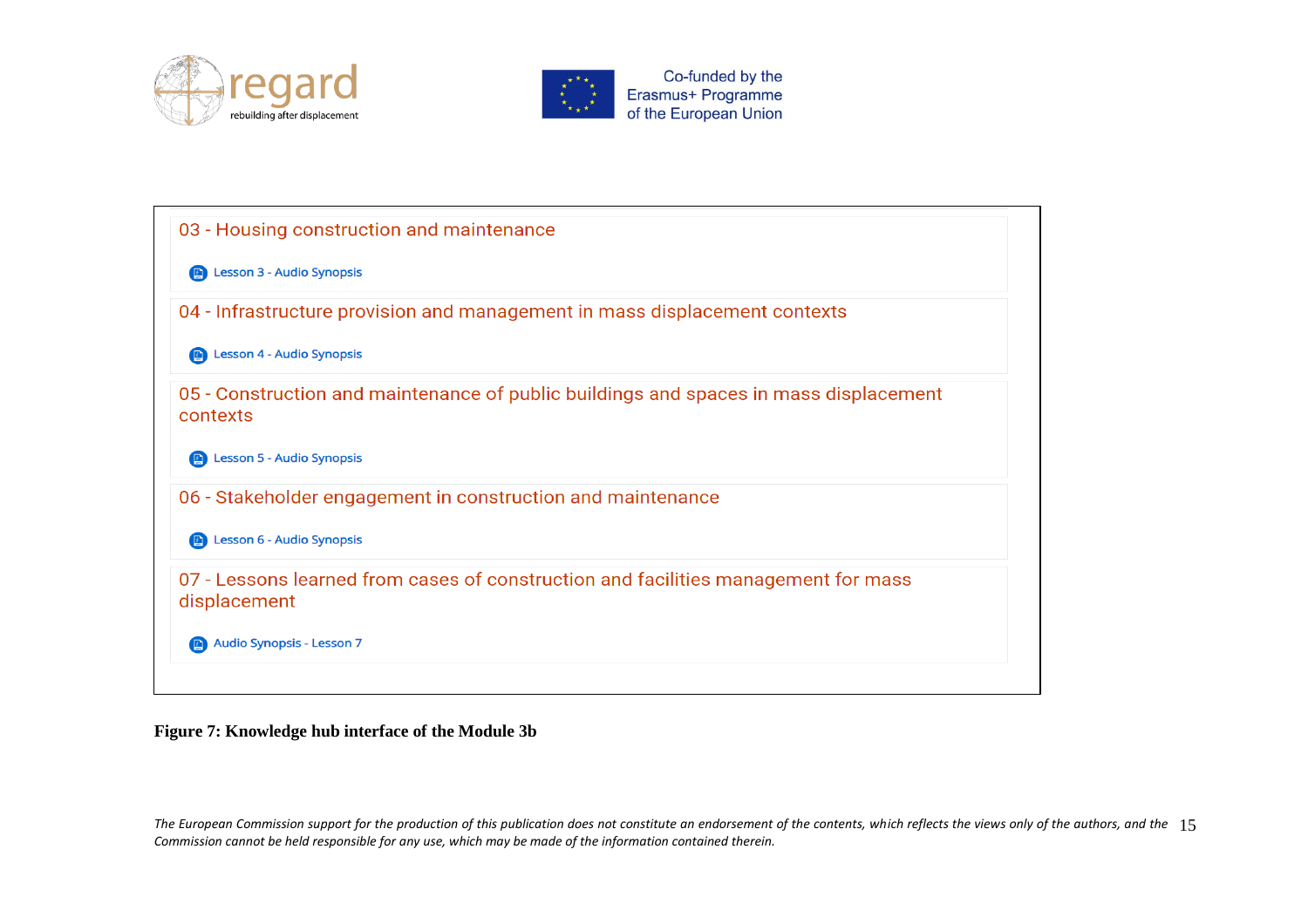



Co-funded by the Erasmus+ Programme of the European Union

**Annexure 1 - The course handbook template**

# **REGARD Output 6**

**[Course Name]**

# **Handbook**

The European Commission support for the production of this publication does not constitute an endorsement of the  $\,16$ *contents, which reflects the views only of the authors, and the Commission cannot be held responsible for any use, which may be made of the information contained therein.*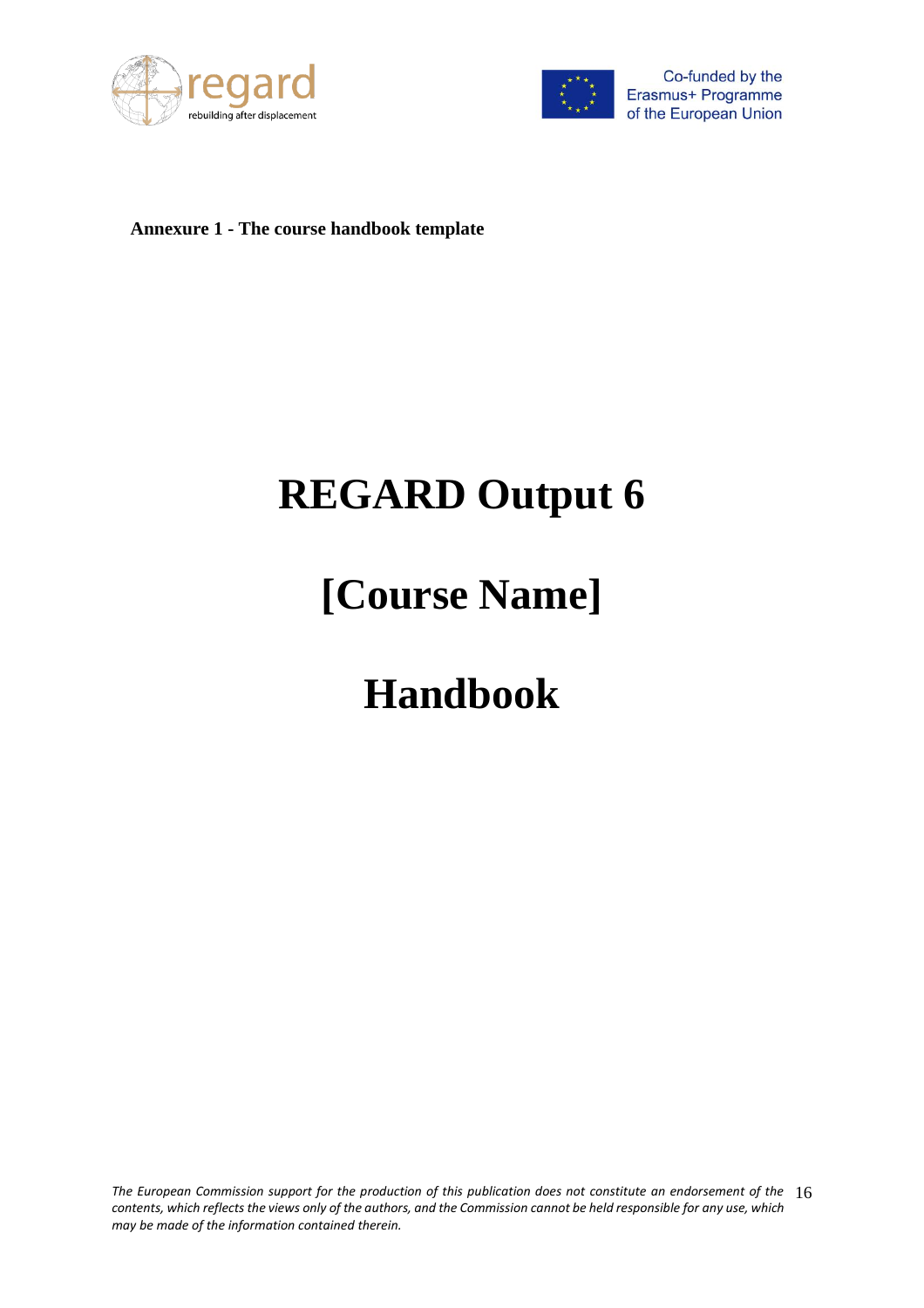



## **1) Project Introduction**

REGARD (REbuildinGAfteR Displacement), is co-funded by an EU Erasmus+ programme grant, will run for three years and is led by the University of Huddersfield's Global Disaster Resilience Centre, based in the UK. They are joined by a consortium of five higher education institutions from four countries in Europe and Asia. This three-year research initiative aims to develop competencies in rebuilding communities following a disaster and conflict induced mass displacements from the perspective of the built environment (BE).

In achieving this aim, the following objectives have been set out.

- To identify the needs of the communities following a disaster and conflict induced mass displacements in the perspective of built environment
- To investigate the role of the built environment in enhancing social cohesion between host and displaced communities
- To explore the knowledge, skills and competencies required by the built environment professionals to address the needs of the host and displaced communities
- To develop, test and implement an innovative series of training courses in catering the needs of the host and displaced communities
- To develop associated curricula and resources for teachers and learners
- To introduce new uses of ICT in education by formulating technology-enhanced learning environments and materials to facilitate teaching and learning
- To propose policy recommendations to BE professional bodies in upgrading the professional competencies to address the needs of the host and displaced communities

Accordingly, the project will address the needs of the host and displaced communities following a disaster and conflict induced mass displacements and facilitate successful resettlement. In enabling this, project will address the knowledge gaps of BE professionals and help to improve their competencies. The project also informs policy recommendations to BE professional bodies in upgrading the professional competencies to address the needs of the host and displaced communities. In doing so, the project seeks to develop a number of outputs, organise a number of multiplier events and training activities in rebuilding communities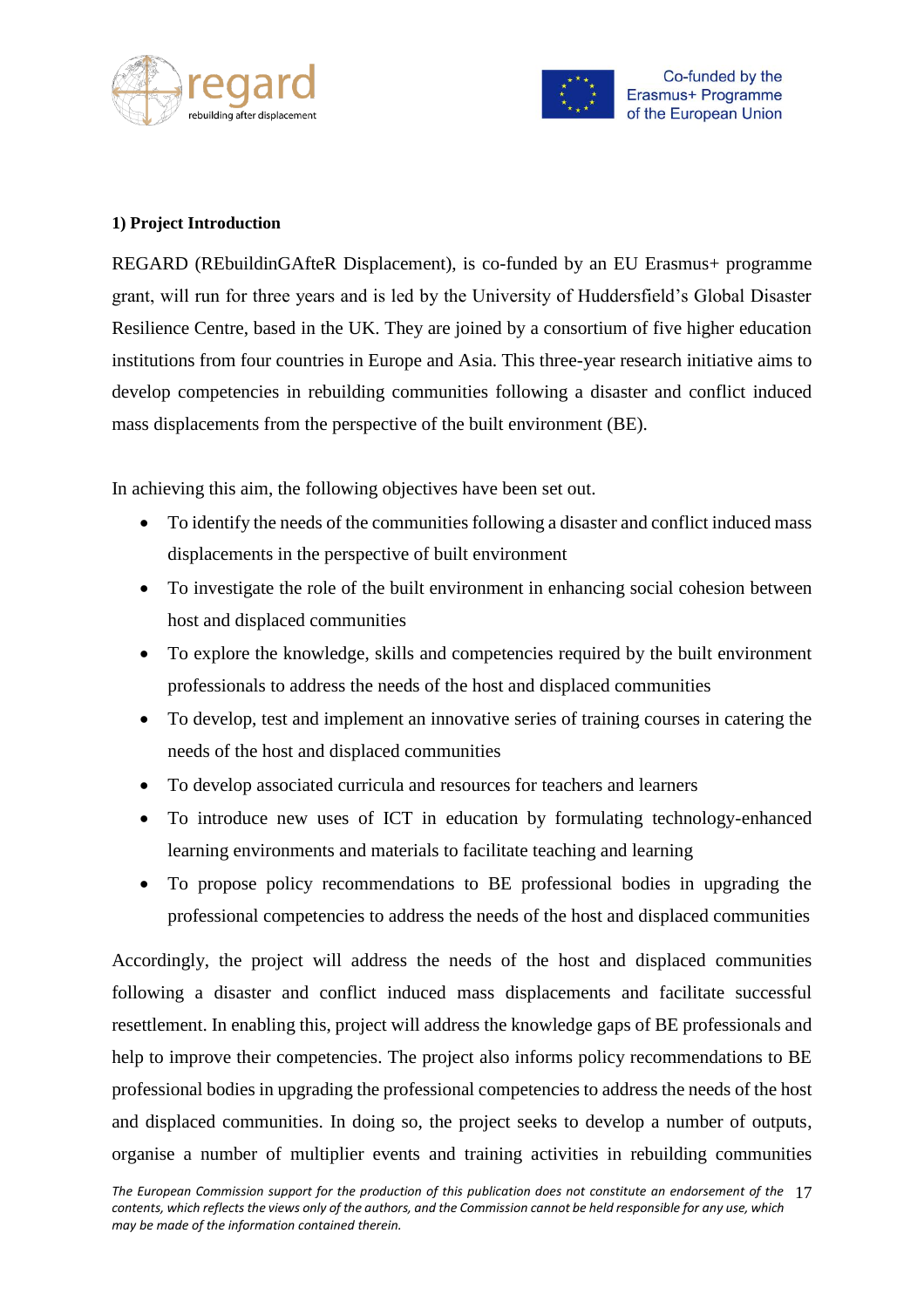



following a disaster and conflict induced mass displacements.

Partner countries:

- University of Huddersfield, UK Lead University
- Lund University, Sweden
- Tallinn University of Technology, Estonia
- University of Central Lancashire, UK
- University of Colombo, Sri Lanka

# **2) Content List**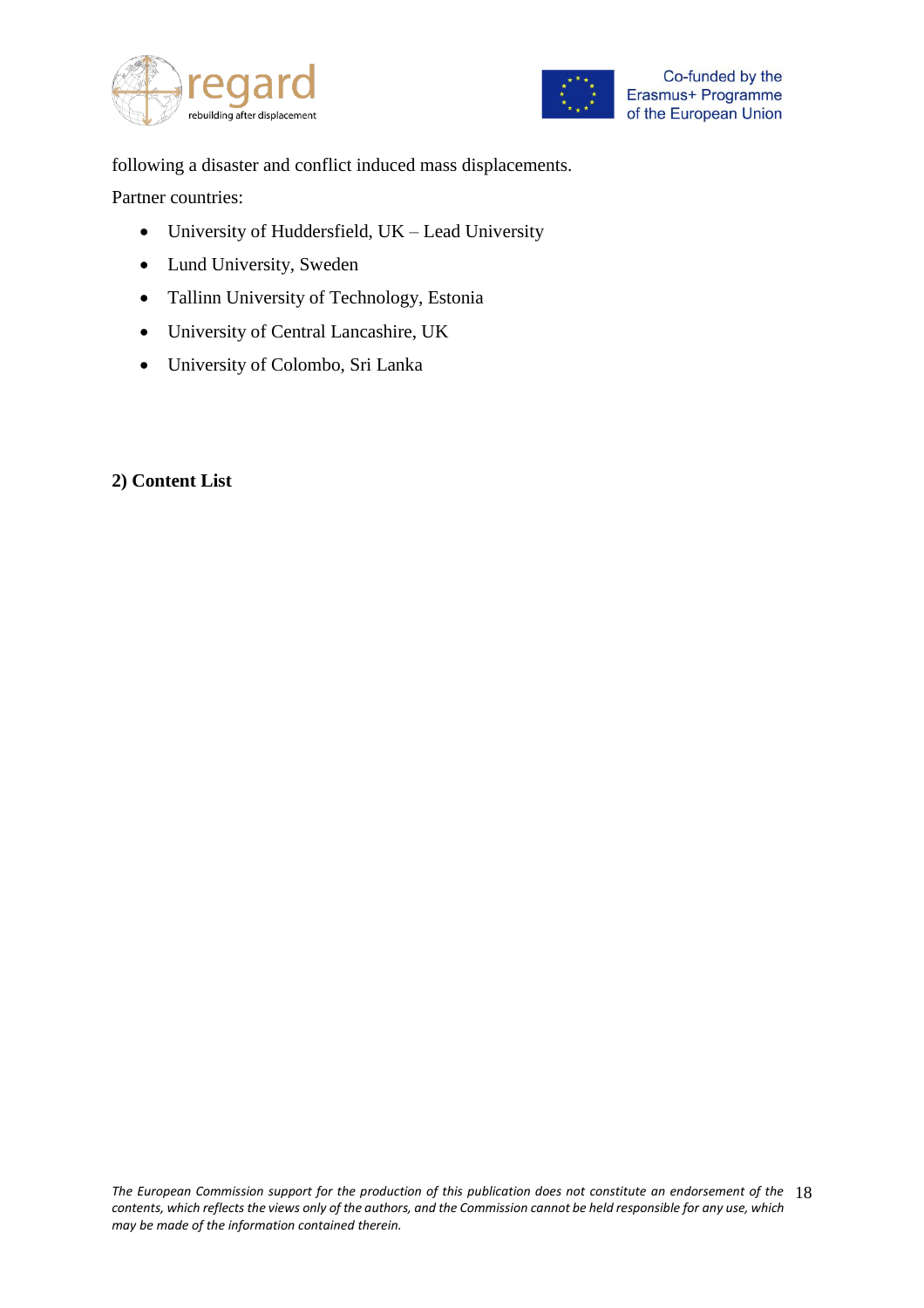



## **3) Introduction to the course (Please fill accordingly)**

- **3.1 Course title:**
- **3.2 Level:**
- **3.3 Number of Credits:**
- **3.4 Duration (number of semesters):**
- **3.5 Study hours:**
- **3.7 Planned start:**
- **3.8 Lead development /coordinating university:**
- **3.9 Study programme / specialty:**
- **3.10 Prerequisite courses:**
- **3.11 Complementary (subsequent) courses:**
- **3.12 Course objectives:**
- **3.13 Key learning outcomes:**
- **3.14 How the outcomes will be achieved**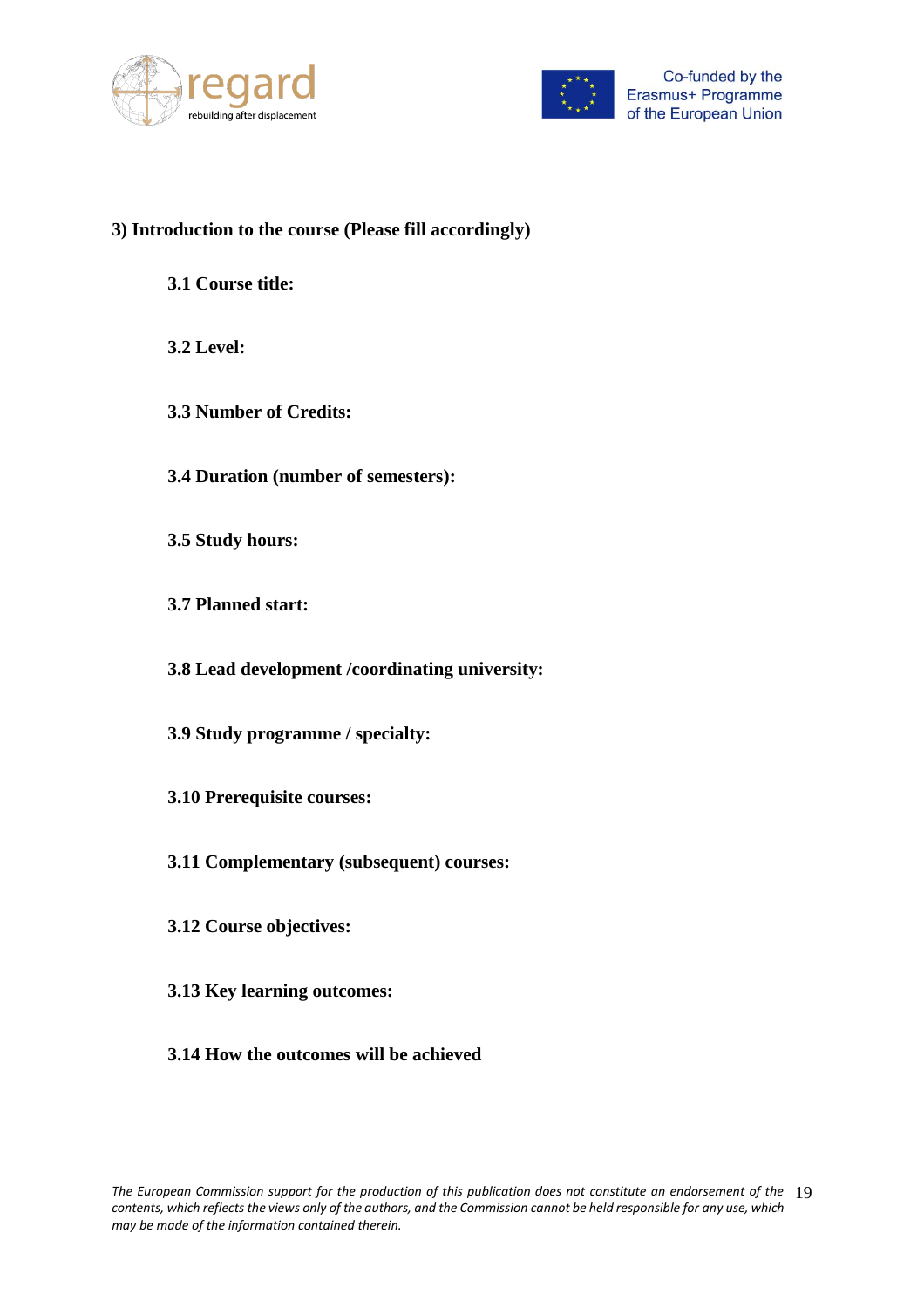



# **3.15 Course content**

| <b>Topics</b> | Sub topics |
|---------------|------------|
|               |            |
|               |            |
|               |            |

# **3.16 Trainers**

Photograph of the trainerPhotograph of the trainer

# **4) Course Content**

You may divide the content of each course as per the lessons and sub topics of each lesson. Please use minimum of 1000 words to explain each lesson.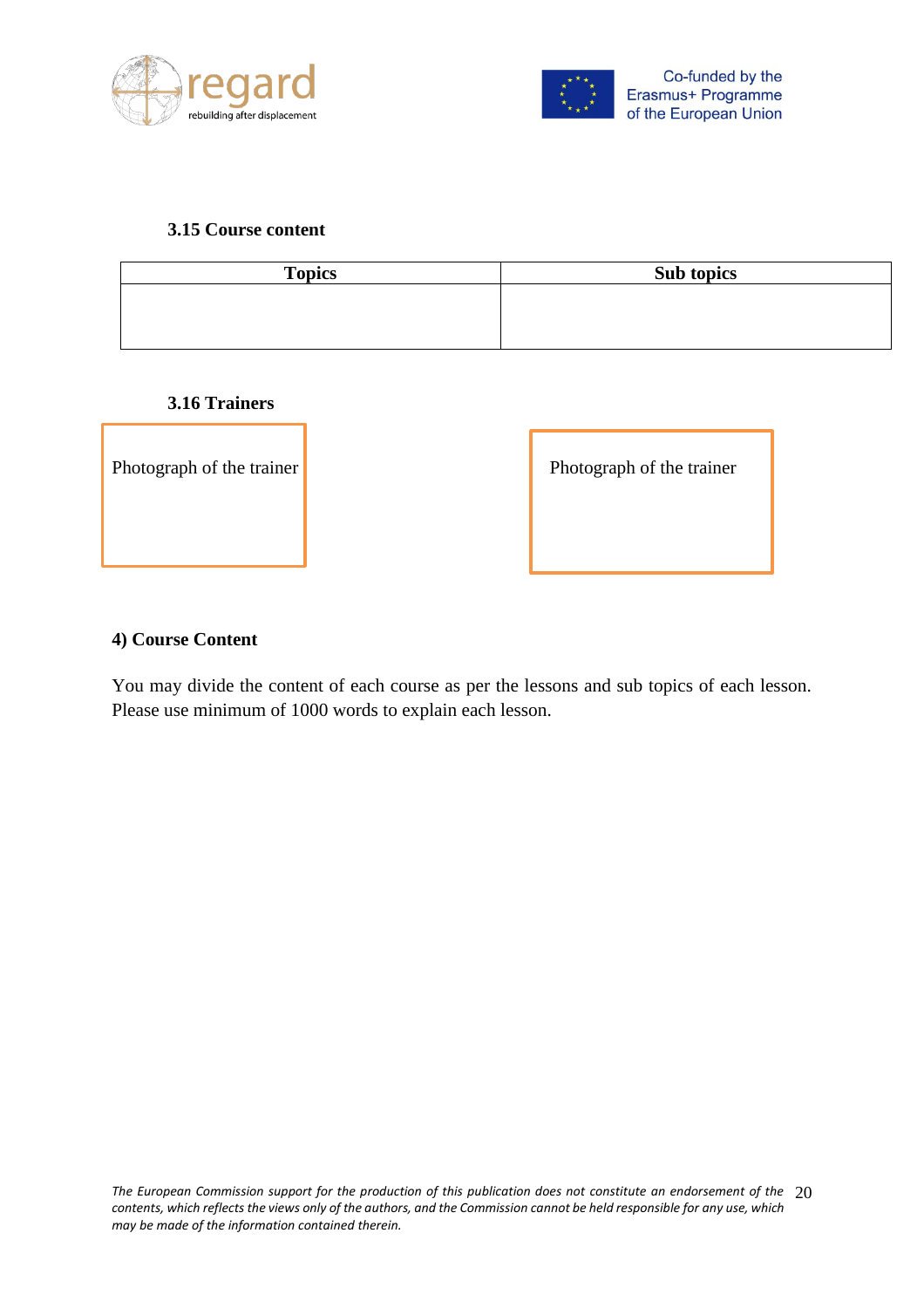



# **5) Online teaching content**

- **5.1) Online teaching materials** 
	- **5.1.1. Literature and other study materials / resources:**

**5.1.2. Main reference literature:**

#### **5.1.3. Recommended reading:**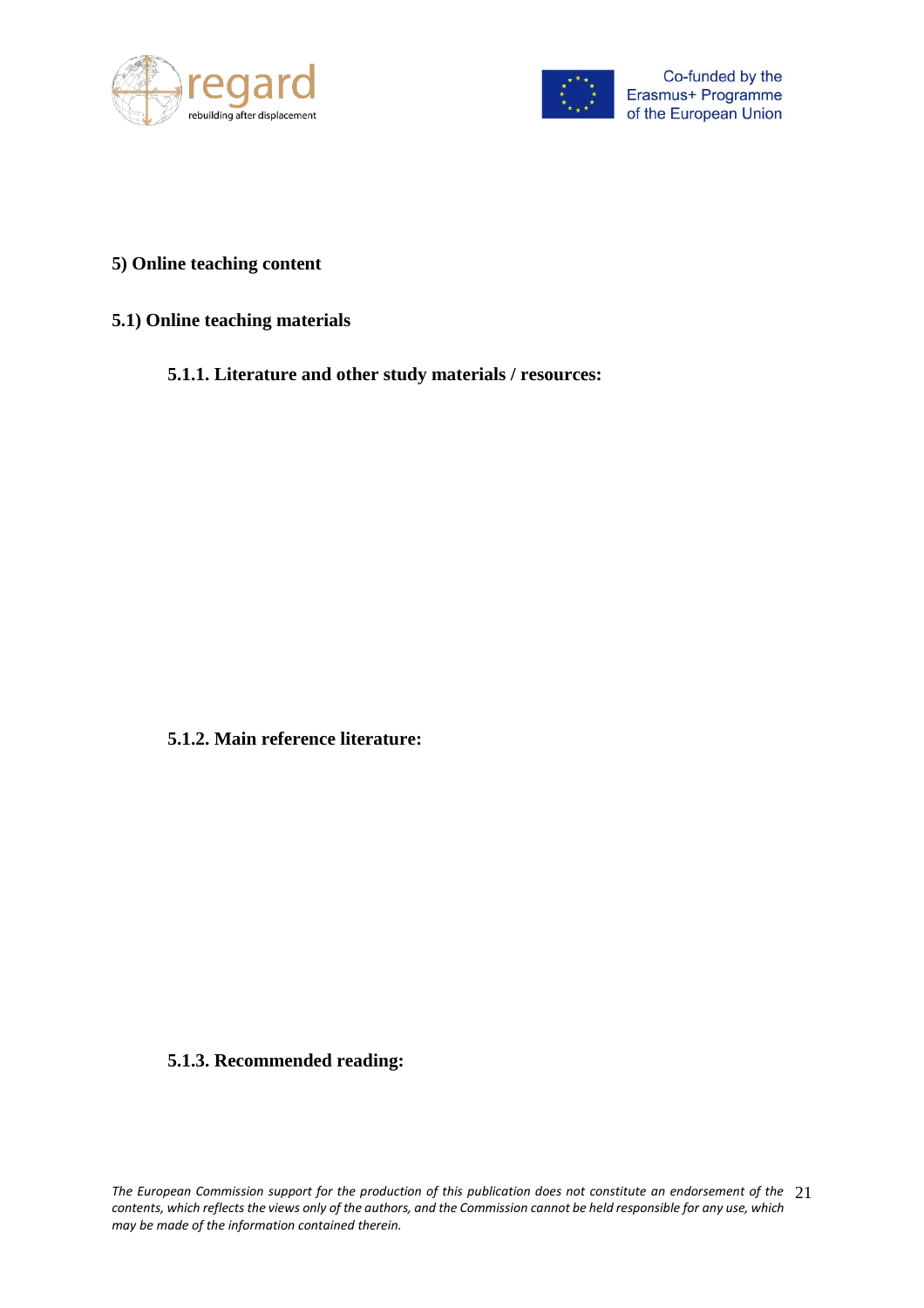



Co-funded by the<br>Erasmus+ Programme<br>of the European Union

**5.1.4. Relevant journals:**

**5.1.5. Online resources:** 

The European Commission support for the production of this publication does not constitute an endorsement of the  $\,$   $22$ *contents, which reflects the views only of the authors, and the Commission cannot be held responsible for any use, which may be made of the information contained therein.*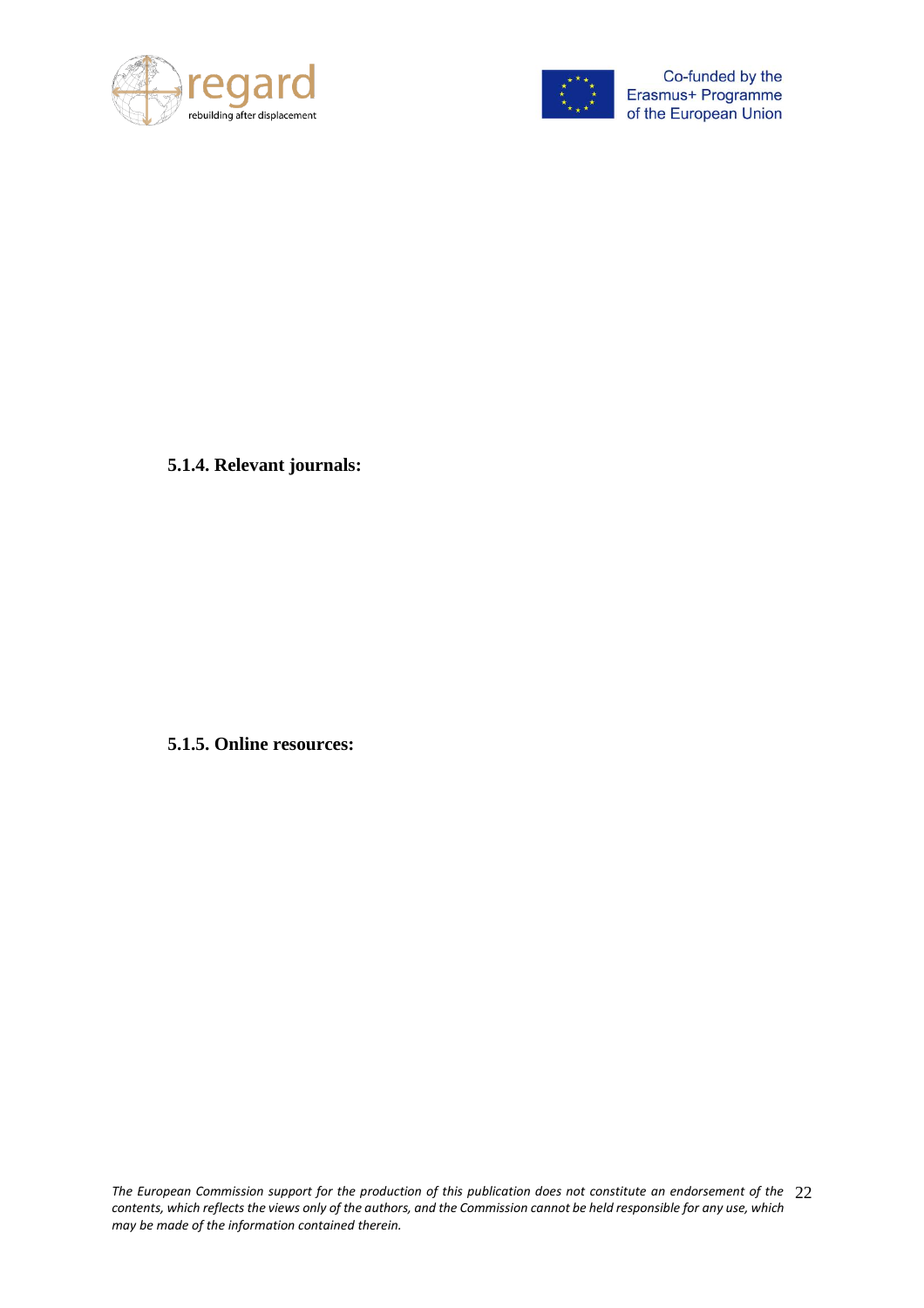



Co-funded by the<br>Erasmus+ Programme<br>of the European Union

*The European Commission support for the production of this publication does not constitute an endorsement of the*  23*contents, which reflects the views only of the authors, and the Commission cannot be held responsible for any use, which may be made of the information contained therein.*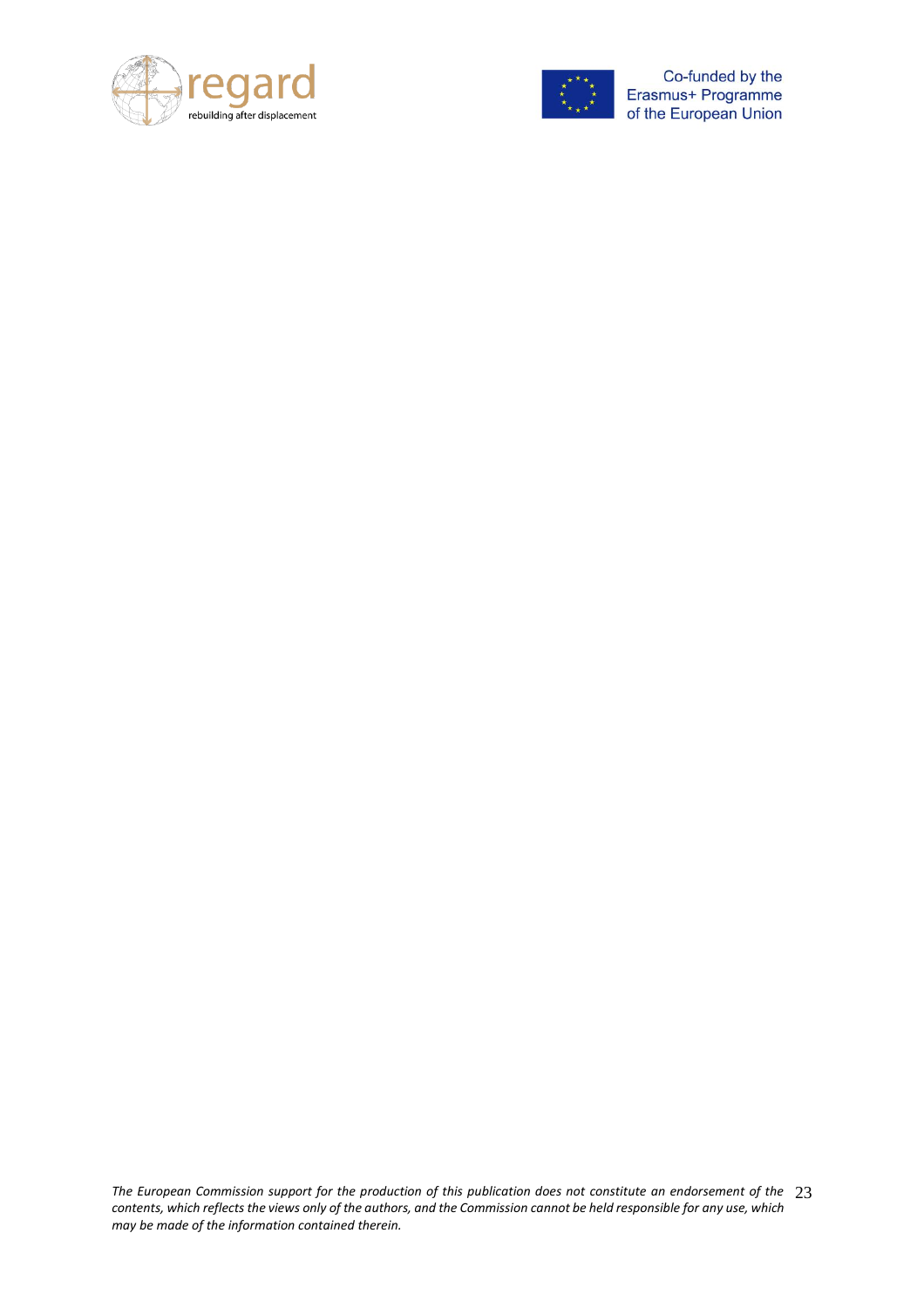



# **(II) Online teaching strategy**

| <b>Lesson</b> | <b>Lesson</b><br><b>Content</b><br><b>Method</b> | Titles of the<br>extra teaching<br>materials used | <b>Continuous</b><br>assessment<br>method | <b>Continuous</b><br>assessment<br>topic | <b>Lesson</b><br>duration |
|---------------|--------------------------------------------------|---------------------------------------------------|-------------------------------------------|------------------------------------------|---------------------------|
|               |                                                  |                                                   |                                           |                                          |                           |
|               |                                                  |                                                   |                                           |                                          |                           |
|               |                                                  |                                                   |                                           |                                          |                           |
|               |                                                  |                                                   |                                           |                                          |                           |
|               |                                                  |                                                   |                                           |                                          |                           |
|               |                                                  |                                                   |                                           |                                          |                           |
|               |                                                  |                                                   |                                           |                                          |                           |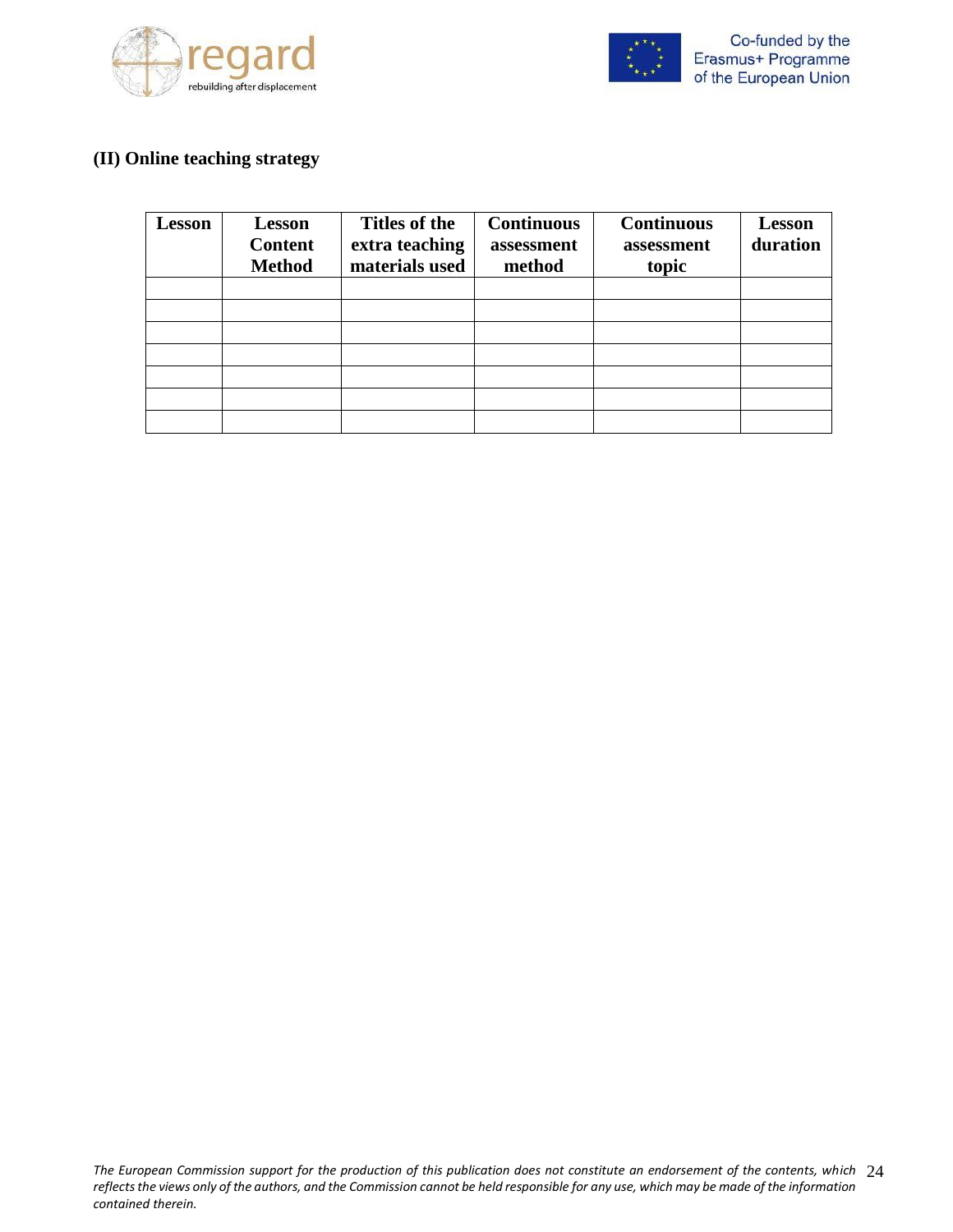



#### **Annexure 2 - The online teaching materials guideline template**

Please be kind enough to adhere to the following guidelines in developing your online teaching materials:

#### **1.1 An introductory video**

This video includes with the content of the course, course objectives and the teaching strategy (5 minutes to max. 20 minutes) as self –learning material

#### **1.2 Lesson Content**

You have to use the following techniques in developing your lesson content:

- A video recording of your PowerPoint slide or Screen Recording of lesson (as self - learning materials) each and every
- Compulsory readings (Max. 3)
- Extra readings (Max. 5)
- A PDF handout of your lessons (If necessary)

#### **2. Additional materials**

You may also use the following which are related to your lessons:

- $\Box$  Movies(Please share the original source's link)
- □ Case studies
- $\Box$  Documentaries (Please share the original source's link)
- $\Box$  Extra reading
- Any other relevant material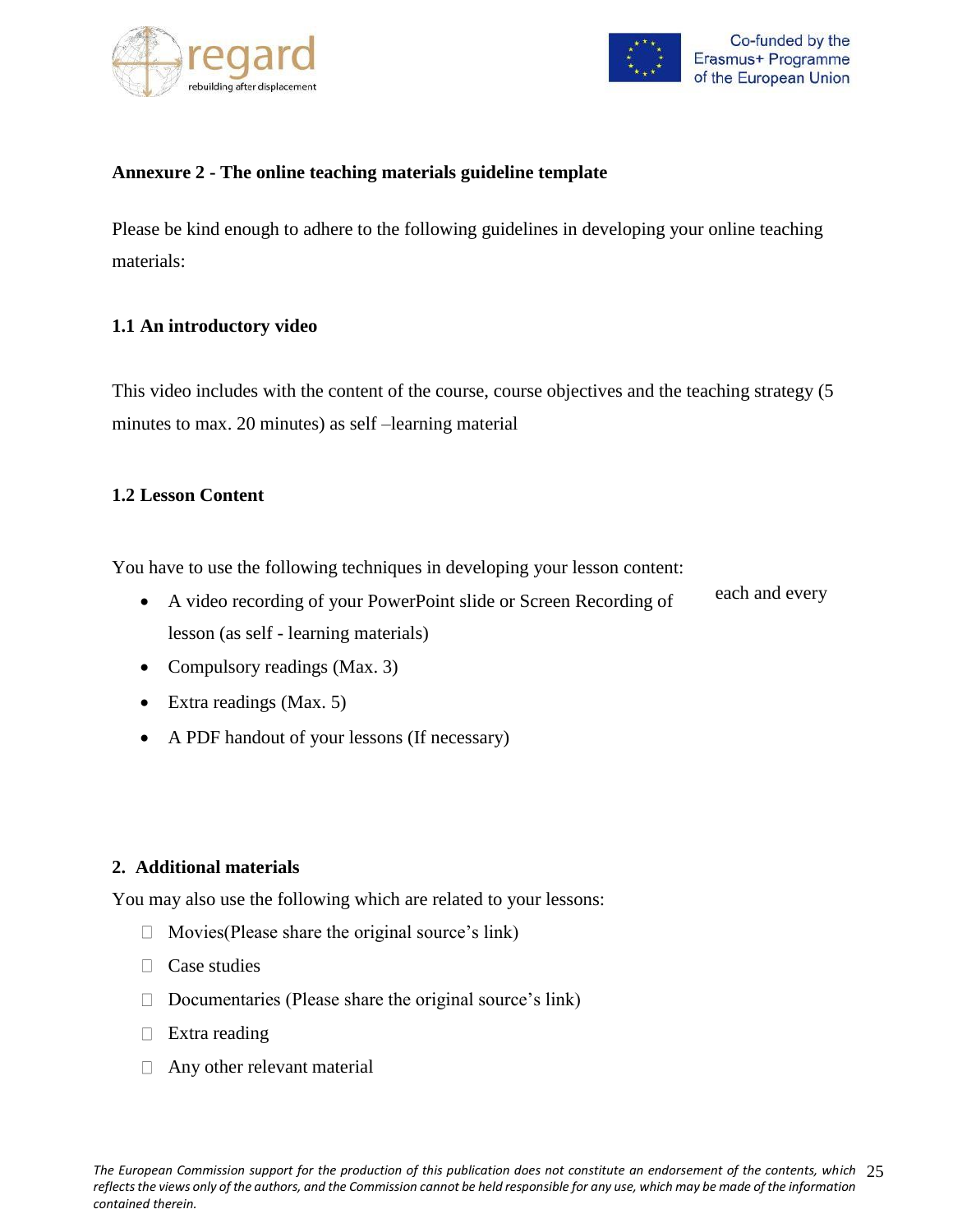



#### **3. Continuous assessments**

Please note that the course developer has the choice of selecting the types and the weightings of the continuous assessments. Please keep the following in mind when developing your continuous assessments:

Quizzes – MCQ

The partner countries have to submit a word document including with the quizzes and their four multiple options. The correct answer should be bold and underline. The number of quizzes and the nature of the quizzes can decide by the partner countries themselves.

□ Short Essays/ Assignment

The partner countries have to submit the model answer on a word document.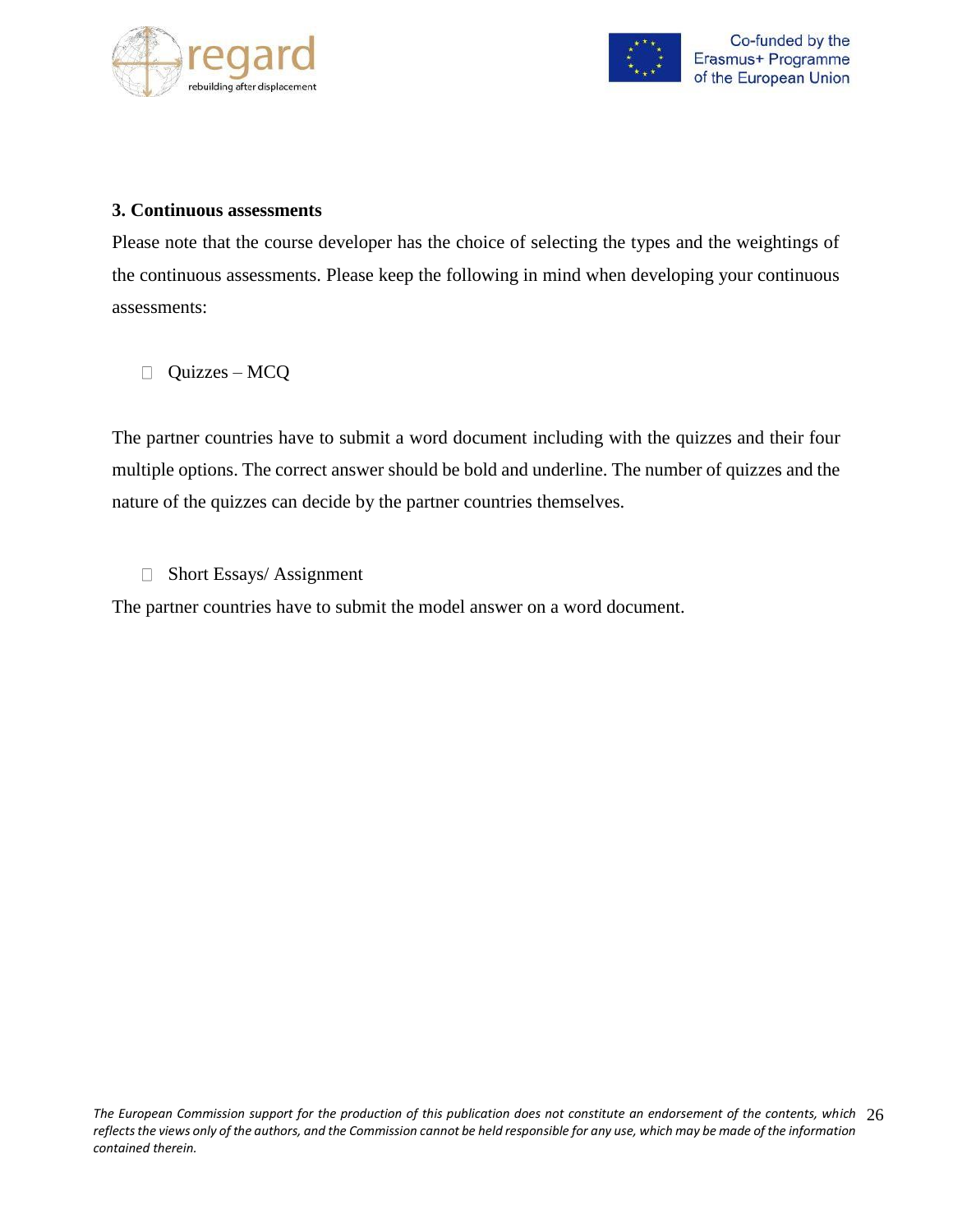



## **4. Branding guideline**

Please use the provided presentation template with the REGARD  $\&$  Erasmus + logos when preparing your PowerPoint slide. If you wish to prepare additional handout apart from course handbook those should have the branding of the REGARD  $&$  Erasmus + logos.

European Commission's disclaimer ("The European Commission support for the production of this publication does not constitute an endorsement of the contents which reflect the views only of the authors, and the Commission cannot be held responsible for any use which may be made of the information contained therein.") should be clearly visible in all course materials.

#### **Submission of your online teaching material:**

A separate folder will be shared with each partner for the respective course they will be developing on. The partners should upload the relevant materials to the folder on or before the stipulated deadline.